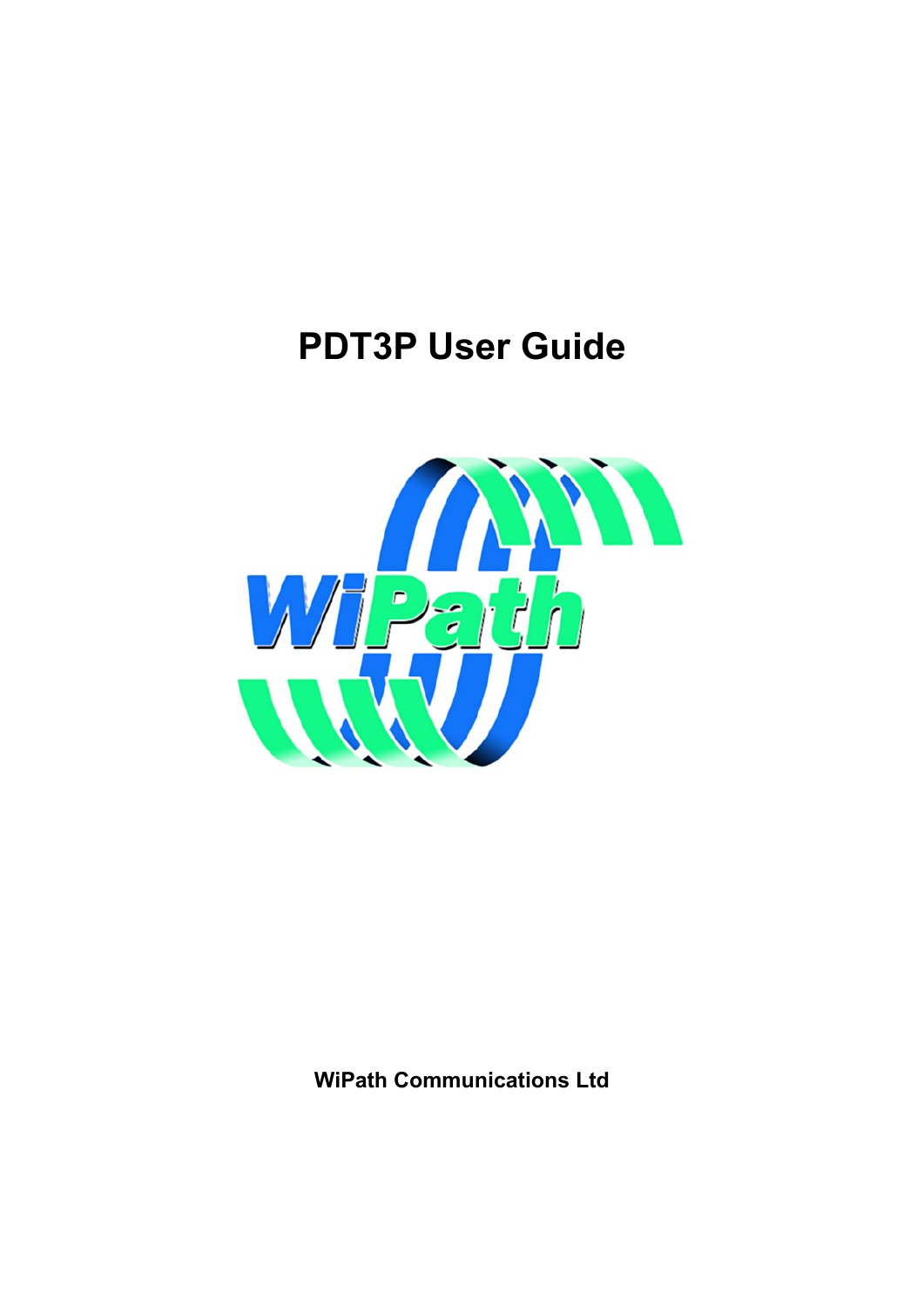# **Contents at a Glance**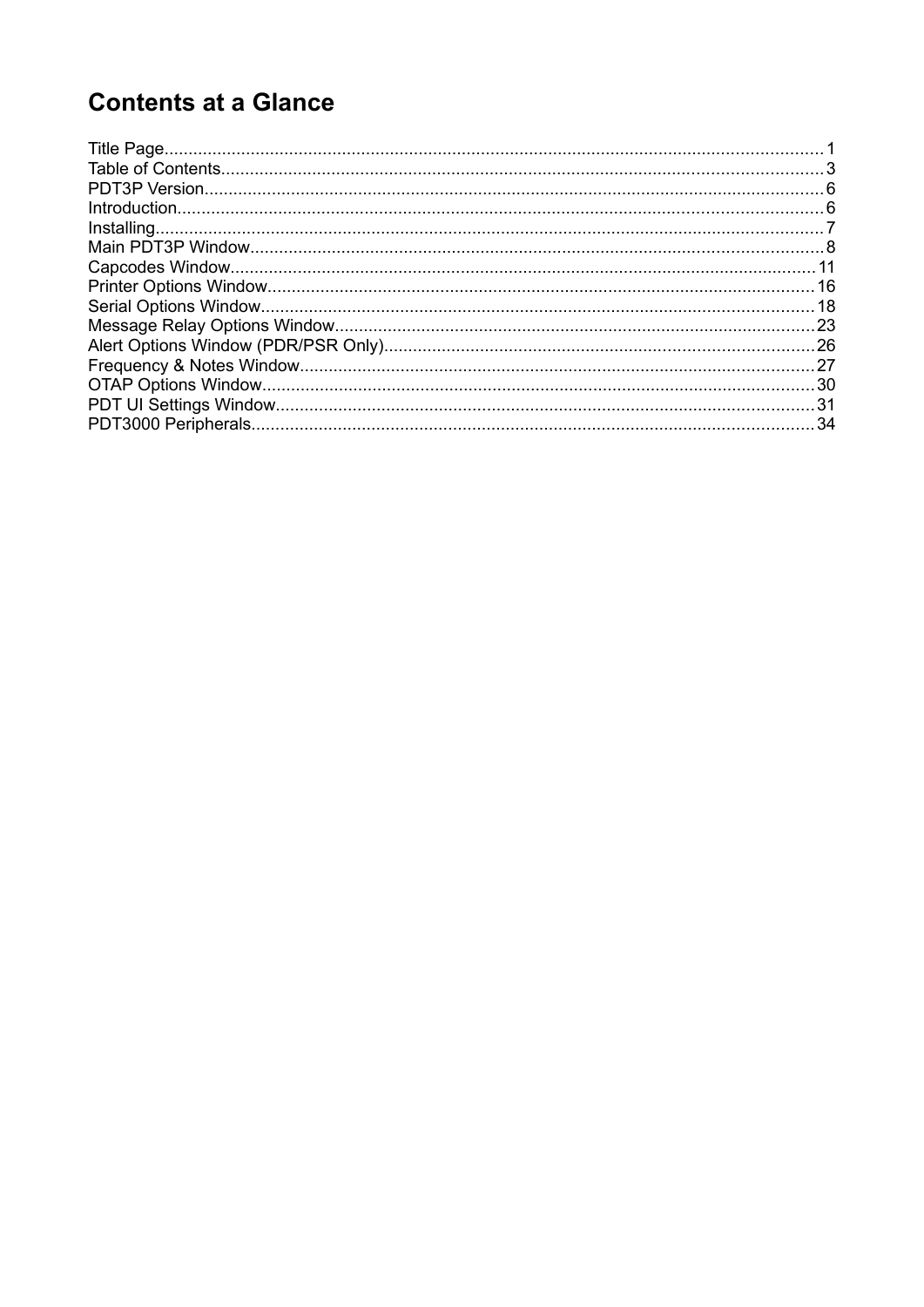# <span id="page-2-0"></span>**Table of Contents**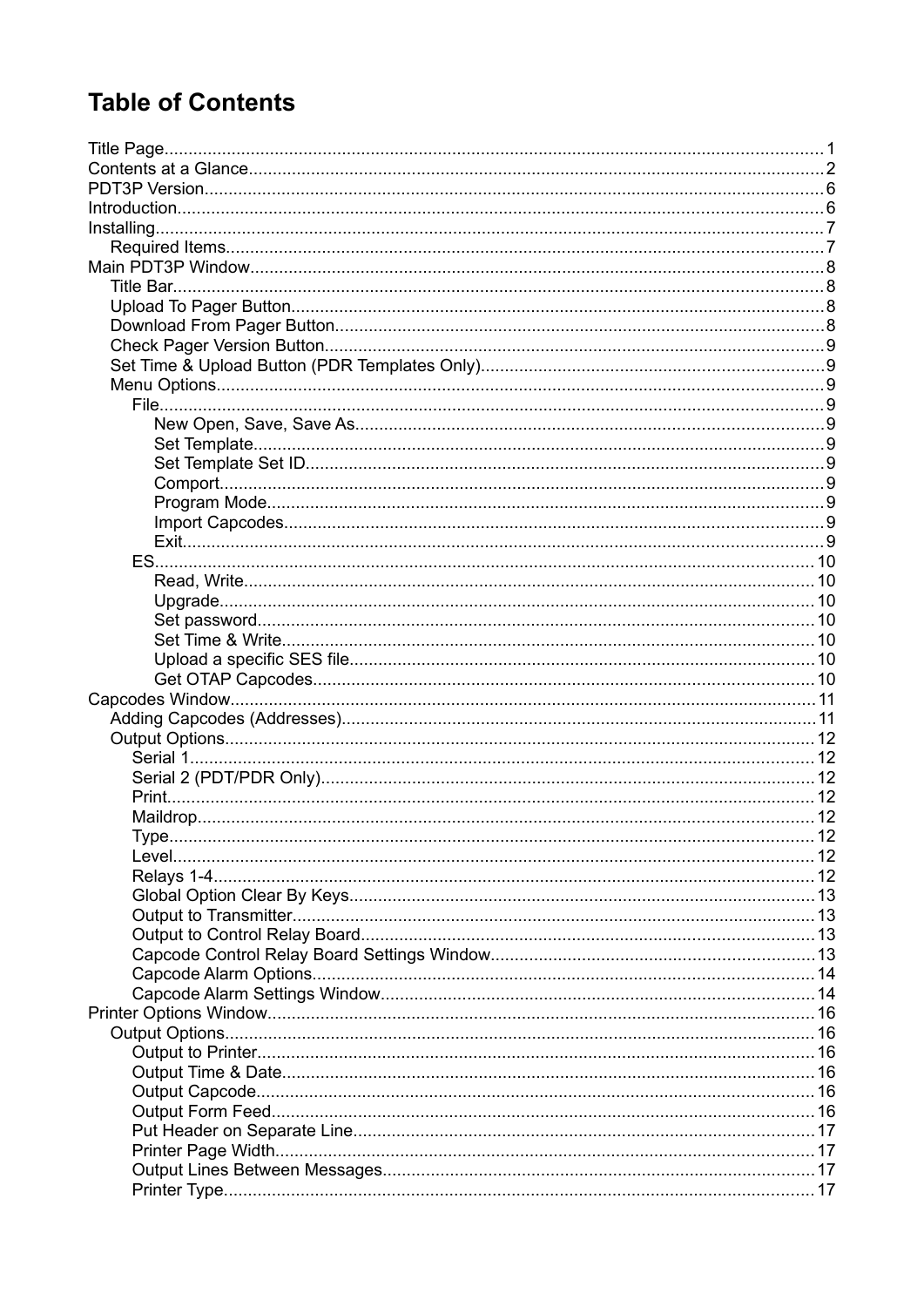| Tait T800 |  |
|-----------|--|
|           |  |
|           |  |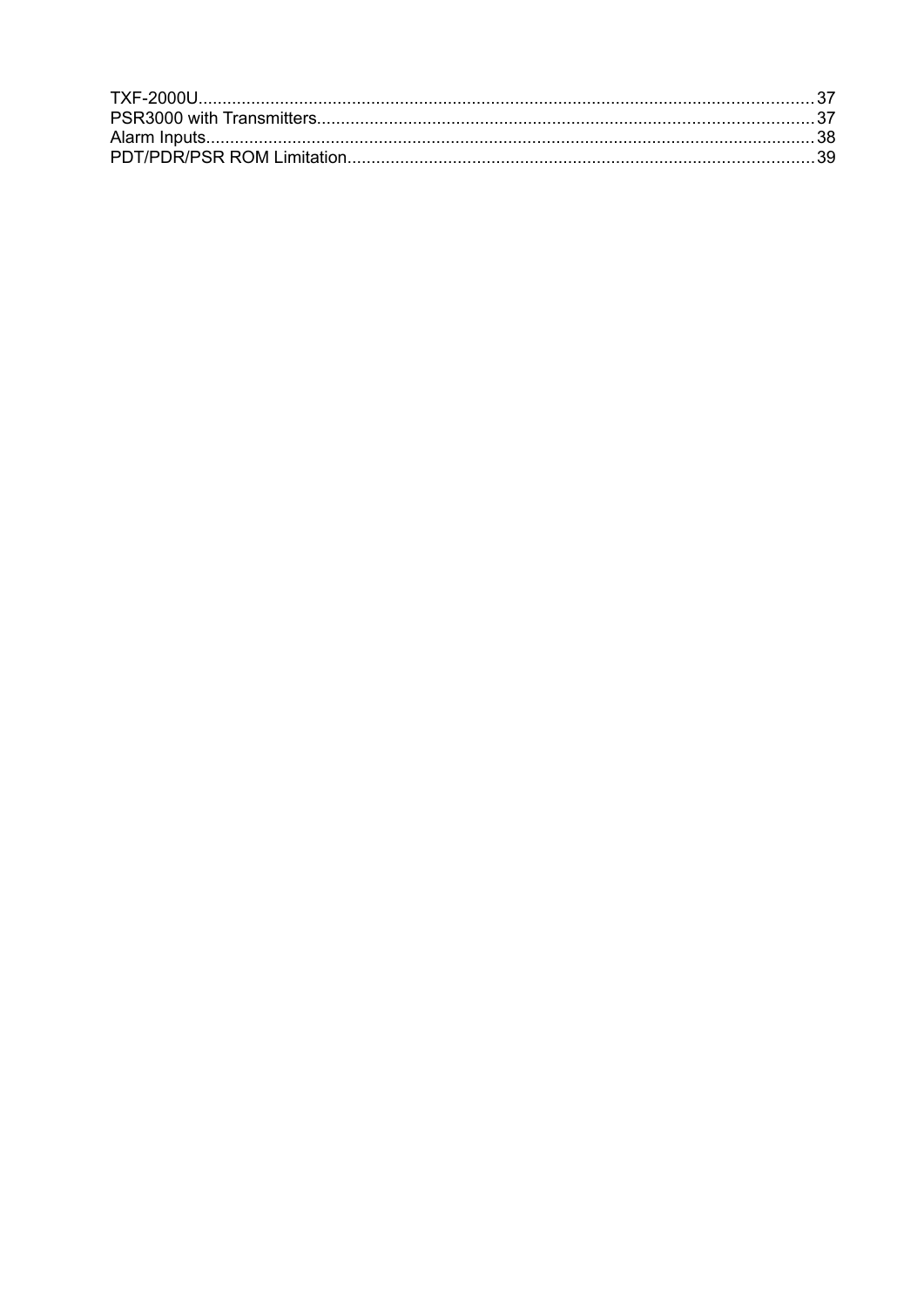# <span id="page-5-1"></span>**PDT3P Version**

PDT3P version 6.0 or over can only be used for PDT3000/PDR3000/PSR3000 with the M16/62PE(M30626FHPFP) type of the processor and does not support the M16/62P(M30624FGPFP) and M16/62A(M30624FGAFP) processor type.

If PDT/PDR/PSR has M16/62PE(M30626FHPFP) processor type on board but with an old version firmware, the steps below must be followed to upgrade:

- 1. "Download from pager" to read the pager configure first.
- 2. "Upload to pager" to write the pager configure into the new ROM area for version 6.0 or over ROM.
- 3. "Upgrade" the "pdt\_flash\_PEV6.0.rom" to PDT/PDR or the "psr\_flash\_PEV6.0.rom" to PSR from the "ES | Upgrade | flash" folder.
- 4. Then "Upgrade" the "pdtVx.x.rom to PDT or the "pdrVx.x.rom to PDR or "psrVx.x.rom" to PSR from the "ES | Upgrade" menu.

# <span id="page-5-0"></span>**Introduction**

Paging Data Terminal 3000 Programming (PDT3P) software is used to set up configurations for Paging Data Terminal 3000 (PDT3000), Paging Data Receiver (PDR3000) and Paging Serial Receiver 3000 (PSR3000).

There are 3 components to programming a PDT/PDR/PSR; this software (PDT3P), the templates that are loaded by PDT3P when it is first started and the firmware contained in the product.

It is very important to understand the difference between these three components.

Templates determine the type of product and model of product that is to be programmed. When PDT3P is first loaded onto a PC a template ID key is requested. This key determines which templates will be visible. There are about 30 templates however you will only receive a key for the templates that you require. When PDT3P is started subsequently a template window will pop up to allow you to select the correct template. If the key you were originally provided was for a single template then this window will not appear and PDT3P will automatically load that template. Additional templates can be activated by changing the template ID key. Note that it is possible to program a unit with an incorrect template and this will cause the product to act in an incorrect manner. This will not, however, damage the unit. The current template loaded will always appear in the title bar at the top of PDT3P. When a download from a unit is carried out, PDT3P will automatically load the current template contained in that unit.

PDT3P is used to set the programmable configuration parameters of the unit such as frequency, cap codes, I/O settings etc. The user interface and the functions visible in PDT3P will change according to which template is loaded.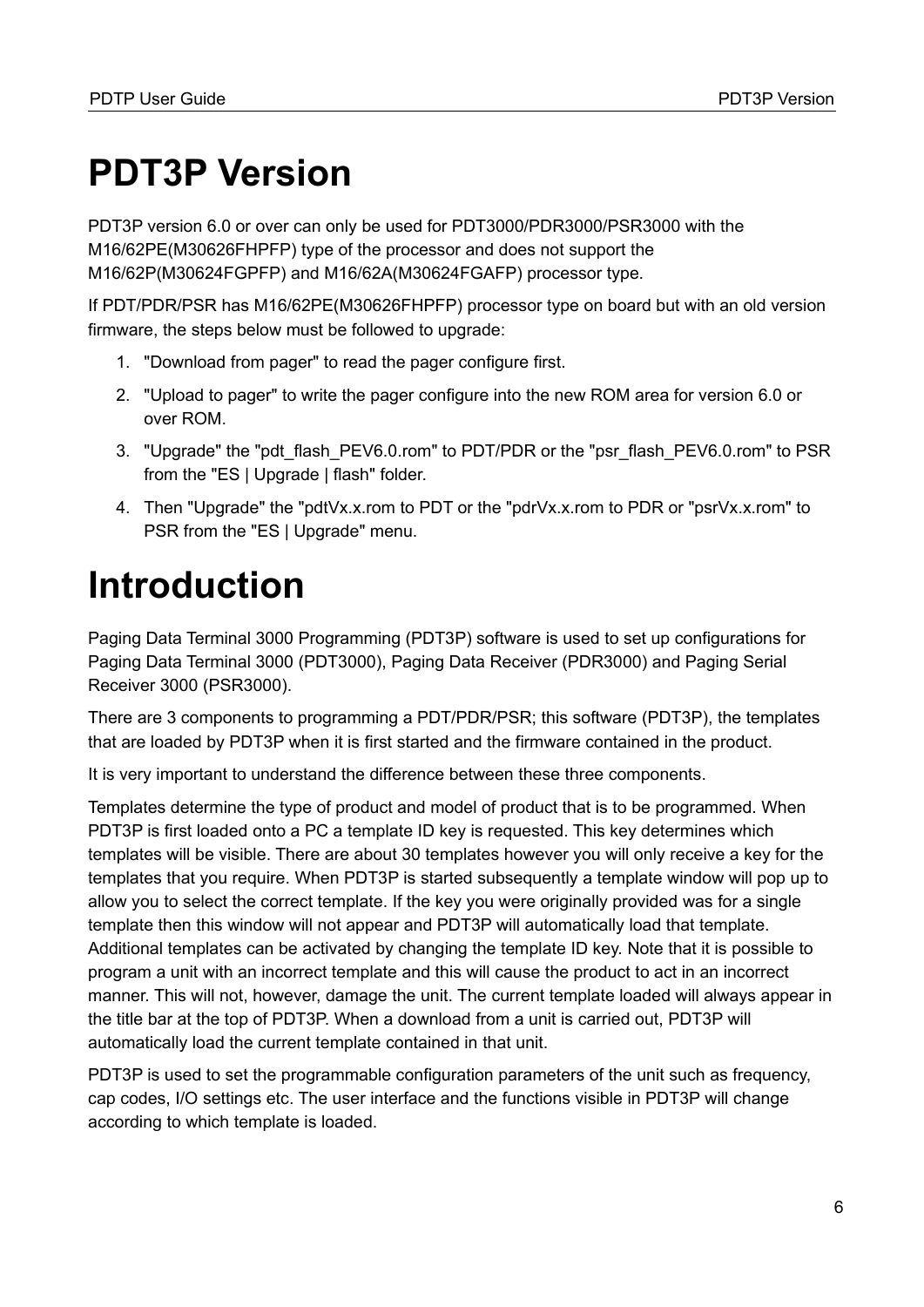The firmware contained in the PDT/PDR/PSR determines its basic operational capabilities. There is only one version of firmware (rom file) available for each of three different types of product. All other differences between different models of the same product are set using the templates.

# <span id="page-6-0"></span>**Installing**

## <span id="page-6-1"></span>**Required Items**

- ◻ 1 x Serial Null Modem DB9 female-to-female cable.
- ◻ 1 x 12v DC Power supply rated at 0.5 amps (or greater) with 2.5mm center positive plug attached.
- 1. Plug the serial cable into the PC (COM1 is the default port)
- 2. Open PDT3P
- 3. Select the template appropriate to the PDT/PDR/PSR that you are programming. Note: if you only have a key for one template then PDT3P will open automatically with that template active.

| Name             | Title                            | Description                                           | Cancel |
|------------------|----------------------------------|-------------------------------------------------------|--------|
| clockpdr.est     | ClockPage                        | pdr clockpage promisc noprinter                       |        |
| reflexpdr.est    | ReFlex PDR                       | pdr msgrelay reflex                                   | Open   |
|                  | pocsagpdt3000.est POCSAG PDT3000 | pdt pocsag synth maildrop msgrelay kbconfig matrixkb. |        |
| synppdt.est      | Synthesized POCSAG PDT (MbKb)    | pdt pocsag synth maildrop msgrelay kbconfig.          |        |
| synfpdt.est      | Synthesized Flex PDT (MbKb)      | pdt flex synth maildrop msgrelay kbconfig.            |        |
| transmit.est     | WiPath Transmitter               | transmit noserial noprinter nocapcode noes            |        |
| synfpdr.est      | Flex PDR                         | pdr flex synth msgrelay                               |        |
| golaypdr.est     | Golay PDR                        | pdr golay synth msgrelay                              |        |
| golaypsr.est     | Golay PSR                        | psr golay synth msgrelay                              |        |
| tnppspdt.est     | TNPP PDT3000                     | pdt maildrop msgrelay kbconfig matrixkb tnpp          |        |
| synppdr.est      | POCSAG PDR                       | pdr pocsag synth msgrelay                             |        |
| fcpsr.est        | Flex Chip PSR                    | psr flexchip synth msgrelay                           |        |
| ttcpocsagpdt300  | TTC POCSAG PDT3000               | tte pdt poesag synth maildrop kbeonfig matrixkb nopri |        |
| pocsagpsr.est    | POCSAG PSR                       | psr pocsag synth msgrelay                             |        |
| flexpdt3000.est  | Flex PDT3000                     | pdt flex synth maildrop msgrelay kbconfig matrixkb.   |        |
| golaypdt3000.est | Golay PDT3000                    | pdt golay synth maildrop msgrelay kbconfig matrixkb.  |        |
| flexpsr.est      | Flex PSR                         | psr flex synth msgrelay                               |        |
| lockalert.est    | Lock Alert                       | lockalert transmit rtc noprinter nocapcode noserial   |        |
| tnpppdr.est      | TNPP PDR                         | pdr msgrelay tnpp                                     |        |

4. Plug the PDT/PDR/PSR into a 12-volt supply and plug in the DB9 plug into the back of the PDT/PDR/PSR.

PDT3P does not read or write to the PDT/PDR/PSR unless instructed to do so. It is recommended that unless you need to change the basic template of the PDT/PDR/PSR then you download the programme in the unit first. Click on the "Download From Pager" button. This will download the current settings from the PDT/PDR/PSR. It will also automatically select the template that is currently loaded in the PDT/PDR/PSR. If you need to change the basic template of the PDT/PDR/PSR do not do a download. Just select your template, change the settings and press "Upload To Pager" (Please consult)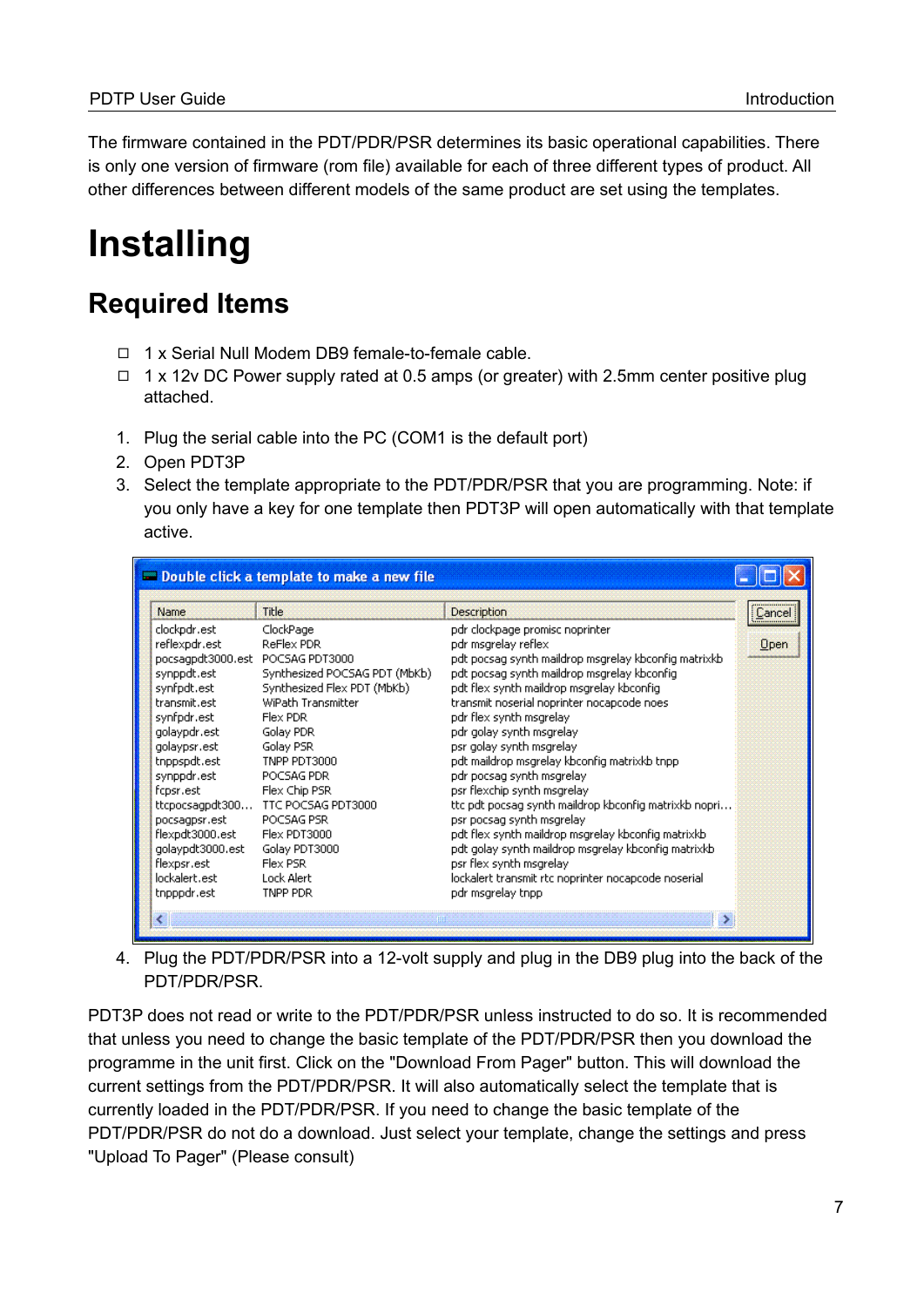# <span id="page-7-0"></span>**Main PDT3P Window**



# <span id="page-7-3"></span>**Title Bar**

The blue Title Bar at the top shows the current Template selected.

# <span id="page-7-2"></span>**Upload To Pager Button**

This button is used to upload new settings to the PDT/PDR/PSR. This will overwrite any settings currently in the PDT/PDR/PSR.

# <span id="page-7-1"></span>**Download From Pager Button**

This button is used to download the current settings from the PDT/PDR/PSR. This will overwrite any settings currently in PDT3P and will change the template in PDT3P to that programmed in the PDT/PDR/PSR if different from that showing.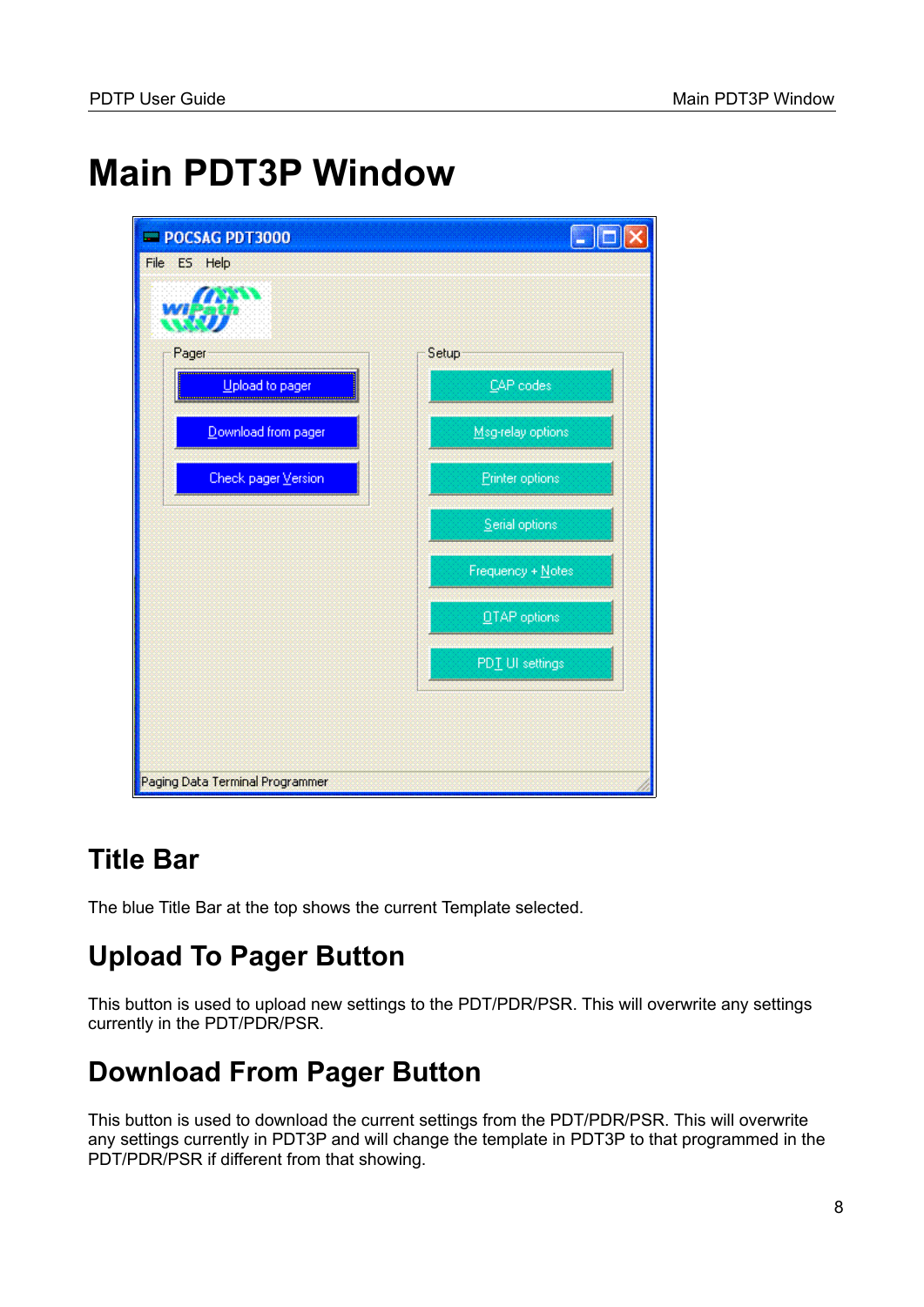# <span id="page-8-10"></span>**Check Pager Version Button**

This button is used to read the software and hardware versions from the PDT/PDR/PSR.

# <span id="page-8-9"></span>**Set Time & Upload Button (PDR Templates Only)**

This button is used to set the time and upload the new settings to the PDR3000. Time is set on the PDT in the PDT User Interface or by selecting the set time and write function in the ES menu.

# <span id="page-8-8"></span>**Menu Options**

#### <span id="page-8-7"></span>**File**

#### <span id="page-8-6"></span>**New Open, Save, Save As**

Open, save or create new configuration files which are saved as .ses files.

#### <span id="page-8-5"></span>**Set Template**

Change the current template. (This option is only available if you are authorized for more than 1 template option.)

#### <span id="page-8-4"></span>**Set Template Set ID**

Change the key that authorizes the templates available. (This option is only available if you are authorized for more than 1 template option.)

#### <span id="page-8-3"></span>**Comport**

Change the comport to which the PDT/PDR/PSR is connected.

#### <span id="page-8-2"></span>**Program Mode**

Local – Program a unit which is directly connected to a PC serial port

Remote – Program a unit when it is connecting to a PC serial port through a virtual serial connection(for example: serial – Ethernet – serial) and the unit must be setup to be controlled remotely first. Some functions like "Set time" and "Get OTAP Capcode" can not work in this mode.

#### <span id="page-8-1"></span>**Import Capcodes**

Provides the capability to load a large number of cap codes from a CSV file. The CSV file format should follow the sample files in PDT3P/data folder.

#### <span id="page-8-0"></span>**Exit**

Finish the program and exit.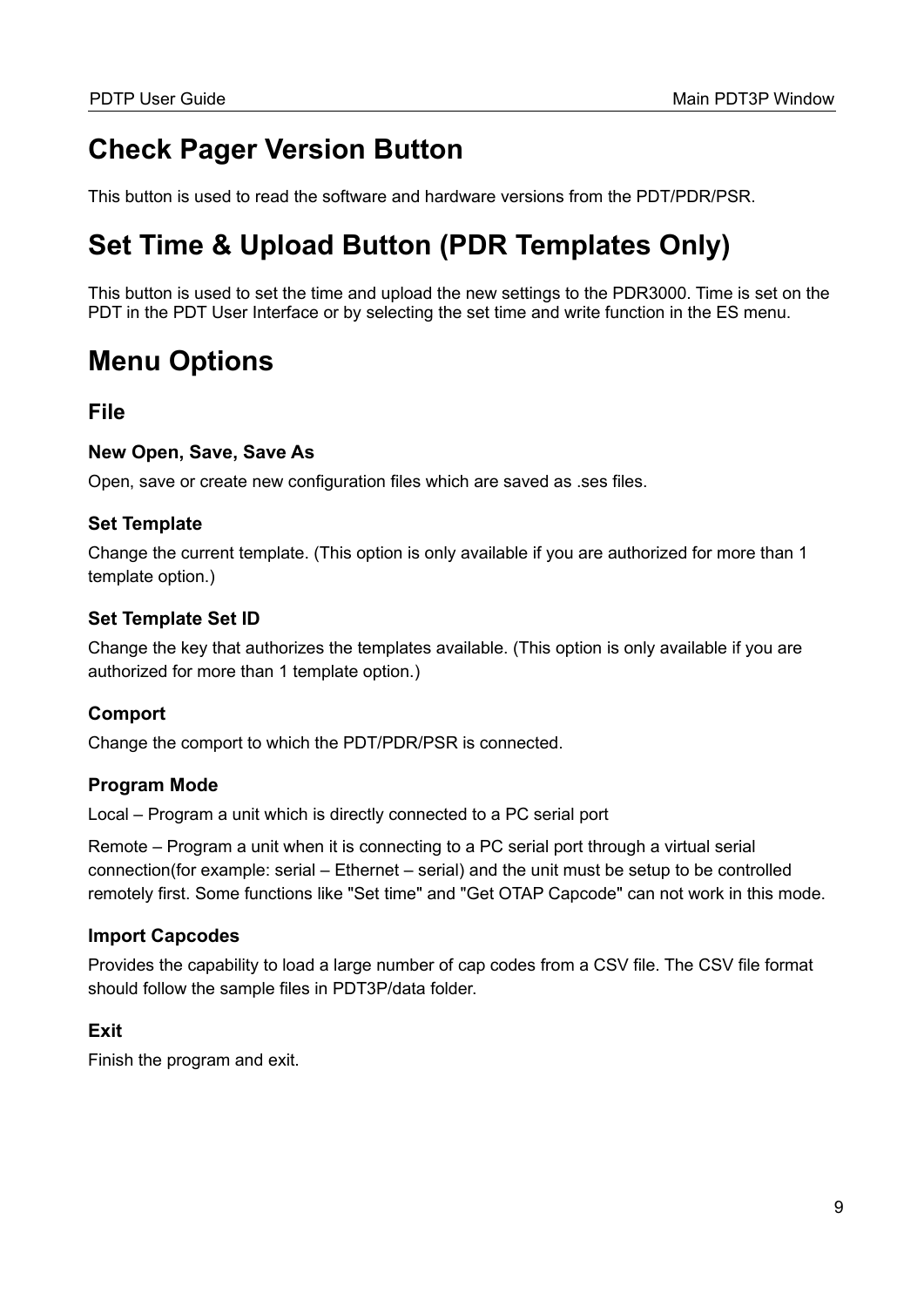#### <span id="page-9-6"></span>**ES**

#### <span id="page-9-5"></span>**Read, Write**

Read and write configuration settings to and from the PDT/PDR/PSR. These are the same as the Upload and Download Buttons on the main screen (see below)

#### <span id="page-9-4"></span>**Upgrade**

Use this option to upgrade the Flash ROM in the PDT/PDR/PSR. Only use this option if instructed to do so by a service representative. The latest ".rom" file will always have the same version number as the PDT3P version currently loaded.

#### <span id="page-9-3"></span>**Set password**

Set up a password to prevent an unauthorized person from reading or writing program from or into the PDT/PDR/PSR

#### <span id="page-9-2"></span>**Set Time & Write**

Set the time and write configuration settings to the PDT/PDR. This is the same as the Set Time and Upload button on the main screen (see below)

#### <span id="page-9-1"></span>**Upload a specific SES file**

Upload the configuration in the SES file to ES without changing anything in the file.

#### <span id="page-9-0"></span>**Get OTAP Capcodes**

Read Over The Air Programming Capcodes from the PDT/PDR/PSR. The OTAP capcodes which the unit had can be displayed on the OTAP option window if this reading operation was successful.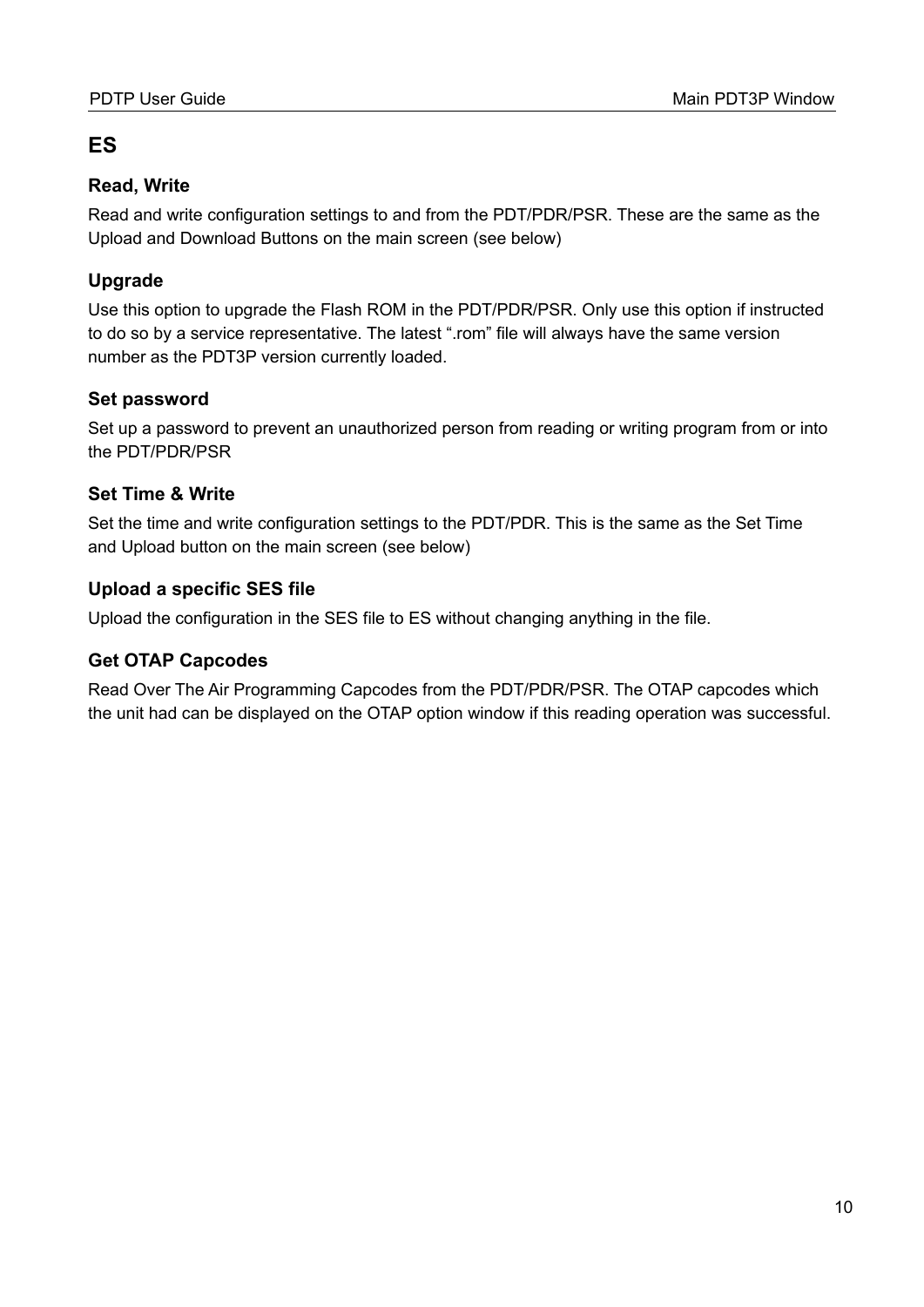# <span id="page-10-0"></span>**Capcodes Window**

This window is used to set the cap codes (addresses) and the output settings for each cap code.

| Capcode        | Range          | Name               | Type  | Serial <sub>2</sub> | Serial1        | Capcode and Options                                                                                                                                                                                                      |  |
|----------------|----------------|--------------------|-------|---------------------|----------------|--------------------------------------------------------------------------------------------------------------------------------------------------------------------------------------------------------------------------|--|
| $\mathbf{1}$   | $\mathbf 0$    | Network lost       | Alpha | 0                   | $\mathbf 0$    | QK<br>Capcode 1234567                                                                                                                                                                                                    |  |
| $\overline{2}$ | $\overline{0}$ | Network fo         | Alpha | $\overline{0}$      | $\overline{0}$ |                                                                                                                                                                                                                          |  |
| 1234567        | 10             | Test CAP           | Alpha | 0                   | $\,$ 1 $\,$    | New<br>Range<br>10                                                                                                                                                                                                       |  |
| 999132         | $\overline{0}$ | <b>Test Number</b> | Alpha | 0                   | $\mathbf{1}$   | Name<br>Test CAP<br>Delete                                                                                                                                                                                               |  |
|                |                |                    |       |                     |                | Output on Serial 1<br>Alpha<br>Γ<br>Type                                                                                                                                                                                 |  |
|                |                |                    |       |                     |                | Output on Serial 2                                                                                                                                                                                                       |  |
|                |                |                    |       |                     |                | $\nabla B$<br>Level: $\overline{\phantom{a}}$ $\overline{\phantom{a}}$ $\overline{\phantom{a}}$ $\overline{\phantom{a}}$ $\overline{\phantom{a}}$ $\overline{\phantom{a}}$<br>$\overline{V}$ D<br>Output on Printer<br>Γ |  |
|                |                |                    |       |                     |                |                                                                                                                                                                                                                          |  |
|                |                |                    |       |                     |                | Output on Transmitter<br>Maildrop<br>Global option:                                                                                                                                                                      |  |
|                |                |                    |       |                     |                | Relay<br>Action<br>Time[ms]<br>Delay[ms]<br>Clear by Keys                                                                                                                                                                |  |
|                |                |                    |       |                     |                | $\mathbf{1}$<br>$\overline{10}$<br>lo<br>No Action<br>$\overline{\phantom{a}}$                                                                                                                                           |  |
|                |                |                    |       |                     |                | 2:<br>П<br>$\boxed{0}$<br>o<br>No Action<br>$\blacksquare$                                                                                                                                                               |  |
|                |                |                    |       |                     |                | 3.<br>$\sqrt{a}$<br>п<br>0<br>No Action<br>÷                                                                                                                                                                             |  |
|                |                |                    |       |                     |                | 4:<br> 0 <br>$\boxed{0}$<br>No Action<br>$\overline{\phantom{a}}$                                                                                                                                                        |  |
|                |                |                    |       |                     |                | Transmitter options                                                                                                                                                                                                      |  |
|                |                |                    |       |                     |                |                                                                                                                                                                                                                          |  |
|                |                |                    |       |                     |                | Capcode 999132<br>Level<br>IA.                                                                                                                                                                                           |  |
|                |                |                    |       |                     |                | Output to control msg relay board options                                                                                                                                                                                |  |
|                |                |                    |       |                     |                | Total of Relays<br>RCM3000<br>$\mathbf{H}$ 27<br>Relay action                                                                                                                                                            |  |
|                |                |                    |       |                     |                | Capcode alarm options                                                                                                                                                                                                    |  |
|                |                |                    |       |                     |                | Capcode alarm<br>$\overline{\mathsf{v}}$ Set capcode alarm                                                                                                                                                               |  |

### <span id="page-10-1"></span>**Adding Capcodes (Addresses)**

- 1. Enter a new CAP code by clicking on the "New" Button.
- 2. Enter the new CAP code in the "Capcode" box and the name in the name box below. i.e. 1234567 TEST CAP. The name is just an identifier and is not compulsory.
- 3. If a range of cap codes is required then select the first cap code and the range that you wish to monitor e.g. entering cap code 1000000 and a range of 50 will monitor cap codes 1000000 to 1000050.
- 4. Set each of the desired outputs individually for each cap code by highlighting the cap code in the Left hand window and then selecting the outputs on the Right.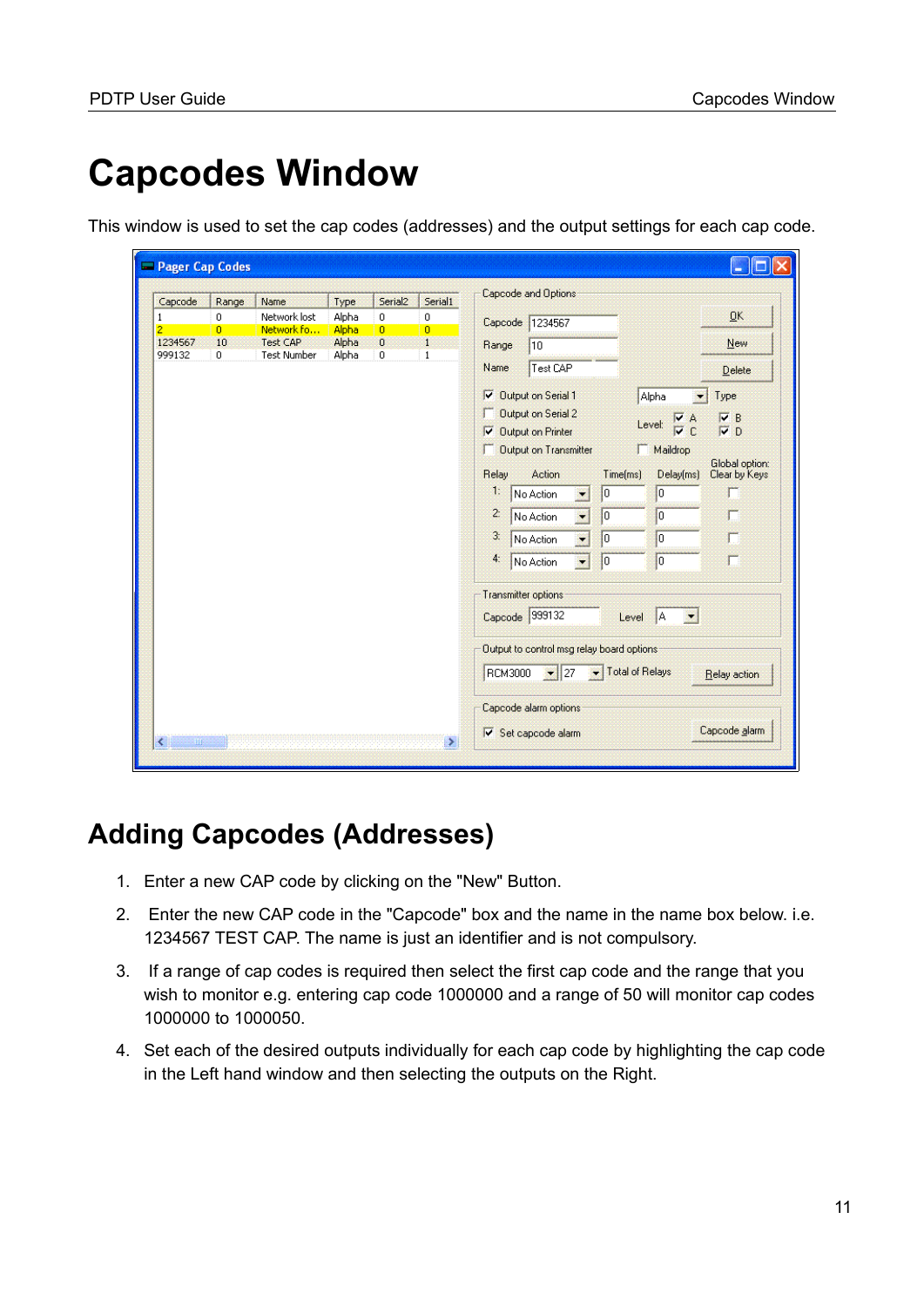# <span id="page-11-7"></span>**Output Options**

#### <span id="page-11-6"></span>**Serial 1**

The message received on this address/cap code will output on serial  $1 - Set$  serial options (global) in the Serial Options window. For some serial formats, such as: "Control Input", "GPS Input", "IPage Input", "TNPP Output", "TNPP Input", "Output to Relay Board", "Message Direct to Relay Board" and "Message Manager", it is default to input or output all data through the serial and does not need to tick this option.

#### <span id="page-11-5"></span>**Serial 2 (PDT/PDR Only)**

The message received on this address/cap code will output on serial 2 – Set serial options (global) in the Serial Options window. For some serial formats, such as: "Control Input", "GPS Input", "IPage Input", "TNPP Output", "TNPP Input", "Output to Relay Board", "Message Direct to Relay Board" and "Message Manager", it is default to input or output all data through the serial and does not need to tick this option.

#### <span id="page-11-4"></span>**Print**

The message received on this address/cap code will be output on the Printer port (parallel printer) or Serial 1 (serial printers). Set printer options (global) in the Printer Options window.

#### <span id="page-11-3"></span>**Maildrop**

Sets this address as a maildrop capcode. Messages will be stored and overwritten automatically in the Maildrop area of the display and will not be stored in the normal messages area.

#### <span id="page-11-2"></span>**Type**

This option allows the type of message received to be set. In Flex Templates the options are Alpha, Alpha Warning and Alpha Watch. In POCSAG the tone and numeric options are added. Note: Alpha Warning and Alpha Watch are special settings that allow different initial alerts to be set for messages received on that capcode.

#### <span id="page-11-1"></span>**Level**

Sets the POCSAG levels for the capcode(ONLY in POCSAG Templates)

#### <span id="page-11-0"></span>**Relays 1-4**

Sets the action that will occur on each of the 4 on board relays on receipt of any message on that capcode. Relays are Normally Open. Options are

- 1. Close Relay
- 2. Open Relay
- 3. Momentary Close Relay for a period (in msecs)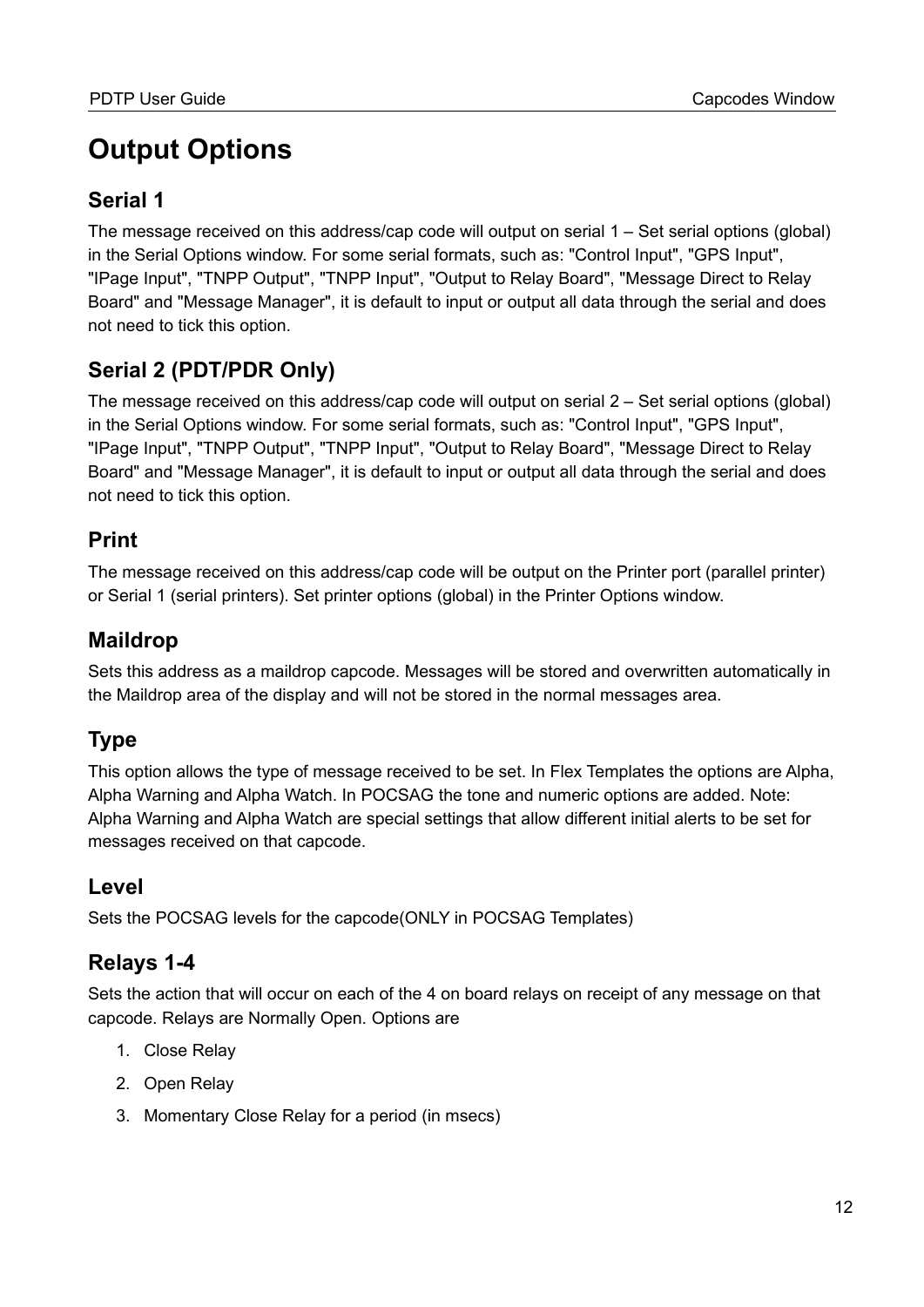#### <span id="page-12-3"></span>**Global Option Clear By Keys**

If selected any relay action initiated on that selected relay, by any capcode, will be cancelled (reset to normal condition) by hitting any key (PDT3000 only).

#### <span id="page-12-2"></span>**Output to Transmitter**

When a transmitter is connected this sets the output capcode and POCSAG level to which the message received on this address will be transmitted in POCSAG.

#### <span id="page-12-1"></span>**Output to Control Relay Board**

This sets the actions of any one or more of the relays contained on the RCM3000 module. Each RCM3000 adds 32 additional relays and may be daisy chained. (Note: This only works when one of the serial output format is selected as "Output to Relay Board").

Select the "Total of Relays" which are determined by the number of the chained RCM3000 modules.

Click the "Select relay action" Button to start up the Capcode Control Relay Board Settings Window.

#### <span id="page-12-0"></span>**Capcode Control Relay Board Settings Window**

| Relay                   | Action                 | Time                             | Relay board options         |                             |
|-------------------------|------------------------|----------------------------------|-----------------------------|-----------------------------|
|                         |                        |                                  |                             |                             |
| 1                       | Close                  | 0                                |                             | QK                          |
| $\overline{\mathbf{2}}$ | <b>No Action</b>       | $\overline{0}$                   |                             |                             |
| 3<br>4                  | No Action<br>No Action | $\overline{0}$<br>$\overline{0}$ |                             | Reset                       |
| 5                       | <b>No Action</b>       | $\overline{0}$                   |                             |                             |
| $\mathbf{6}$            | No Action              | $\overline{0}$                   |                             |                             |
| 7                       | Momenta                | 30000                            |                             |                             |
| 8                       | <b>No Action</b>       | $\overline{0}$                   |                             |                             |
| $\overline{9}$          | No Action              | $\mathbf 0$                      |                             |                             |
| 10                      | Close                  | $\mathbf 0$                      | 1234567<br>Capcode:         |                             |
| 11                      | <b>No Action</b>       | $\overline{0}$                   |                             |                             |
| 12                      | No Action              | $\bf{0}$                         | Relay:<br>16                |                             |
| 13                      | No Action              | $\overline{0}$                   | Momentary Close             |                             |
| 14                      | <b>No Action</b>       | $\overline{0}$                   |                             |                             |
| 15                      | No Action              | $\mathbf 0$                      | Momentary Close Time [ms]   |                             |
| 16                      | Momenta                | 60000                            | 60000                       |                             |
| 17                      | No Action              | $\overline{0}$                   |                             |                             |
| 18                      | No Action              | $\boldsymbol{0}$                 | Action<br>Relay<br>Time(ms) | Action<br>Time[ms]<br>Relay |
| 19                      | Open                   | $\overline{0}$                   | 10<br>26: No Action         | $\sqrt{0}$<br>27: No Action |
| 20                      | <b>No Action</b>       | $\overline{0}$                   |                             |                             |
| 21                      | No Action              | $\bf{0}$                         |                             |                             |
| 22                      | Close                  | $\overline{0}$                   |                             |                             |
| 23                      | <b>No Action</b>       | $\overline{0}$                   |                             |                             |
| 24                      | No Action              | $\overline{0}$                   |                             |                             |
| 25                      | Clear All              | 0                                |                             |                             |
| 26                      | No Action              | $\bf{0}$                         |                             |                             |
| 27                      | <b>No Action</b>       | 0                                |                             |                             |
|                         |                        |                                  |                             |                             |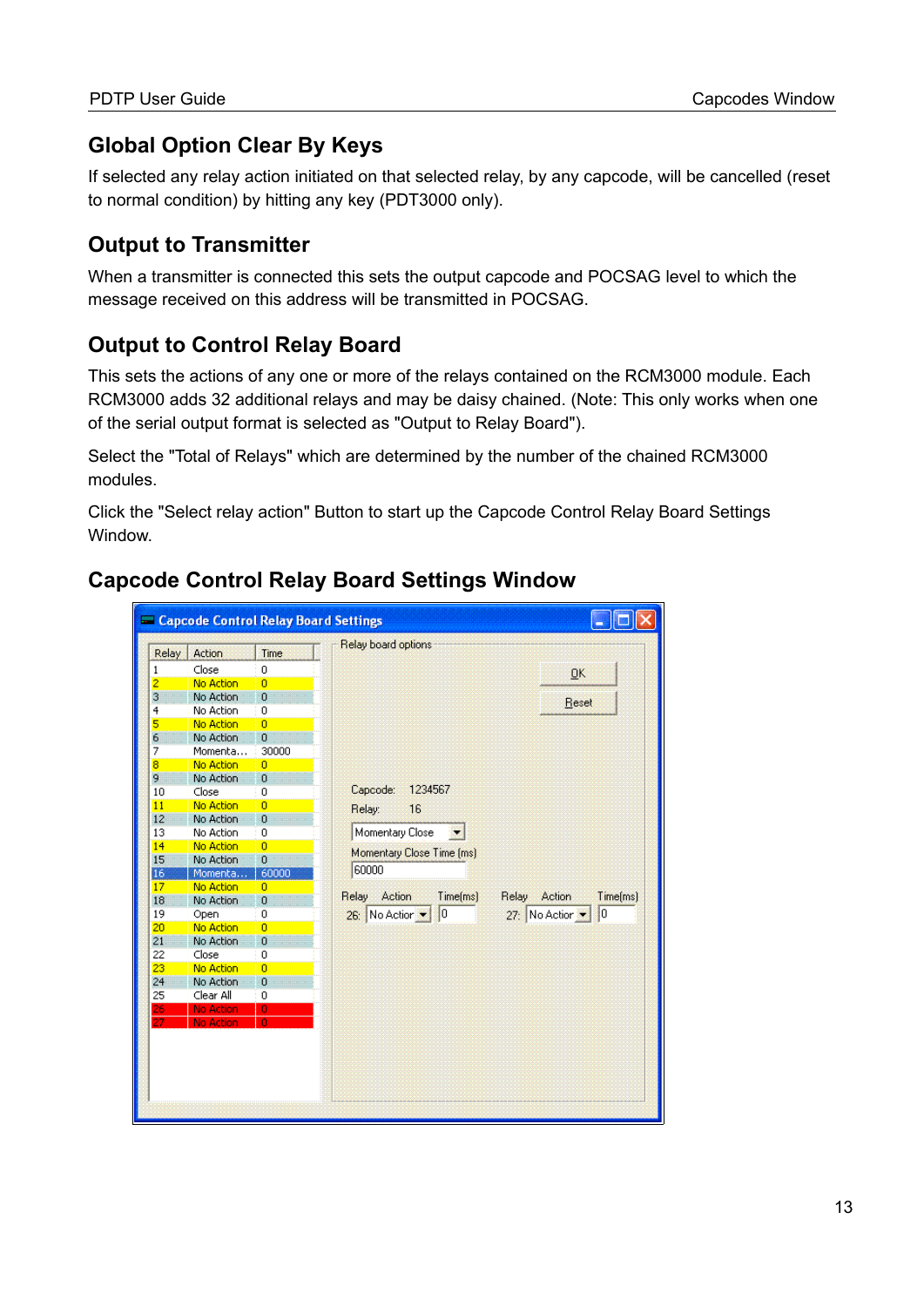Click any number of relays at the relay list table in this Window, then select the action in the "Relay Action" and "Momentary Close Time" box. After finishing all settings, click the "OK" Button to save the settings and return to the last window.

Click the "Reset" button to clear the relay list table and give up the current settings.

#### <span id="page-13-1"></span>**Capcode Alarm Options**

This sets the alarm actions of any capcode in the Capcodes Window. When a capcode is not received within a certain time period, it will trigger an alarm which can be the relays or the buzzer.

#### <span id="page-13-0"></span>**Capcode Alarm Settings Window**

| 100000       |                                                                    | Alarm interval(ms) |                                                   |           | <b>OK</b>                       |
|--------------|--------------------------------------------------------------------|--------------------|---------------------------------------------------|-----------|---------------------------------|
|              | <b>Trigger Buzzer Options</b><br>$\triangledown$ Use audible alert |                    |                                                   |           |                                 |
| Beep type    |                                                                    | Double             |                                                   |           |                                 |
|              | Alert time [s]                                                     | 1                  |                                                   |           |                                 |
|              |                                                                    |                    |                                                   |           |                                 |
| Relay        | <b>Trigger Relay Options</b><br>Action                             |                    | Time(ms)                                          | Delay(ms) | Global option:<br>Clear by Keys |
| $\mathbf{1}$ | No Action                                                          |                    | 0                                                 | 0         |                                 |
| $\mathbf{2}$ | No Action                                                          |                    | 0                                                 | 0         |                                 |
| 3:           | No Action                                                          |                    | 0                                                 | 0         |                                 |
| 4.           | No Action                                                          |                    | 0                                                 | О         |                                 |
|              |                                                                    |                    | Output a message on serial and PDT screen Options |           |                                 |
|              |                                                                    |                    | □ Output on Serial 1 □ Output on Serial 2         |           |                                 |
|              |                                                                    |                    |                                                   |           |                                 |
|              | <b>▽</b> Dutput on PDT Screen                                      |                    |                                                   |           |                                 |
|              | <b>Output Message</b>                                              |                    | Miss one message                                  |           |                                 |

Input a certain time period in the "Alarm goes off time (ms)" text-box. After this period time (ms), if the unit does not receive the capcode, it will trigger alarms.

Click the "Use audible alert" check-box, the unit will trigger the buzzer alarm.

Sets the action that will occur on each of the 4 on board relays when any message on that capcode is not received within above setting time.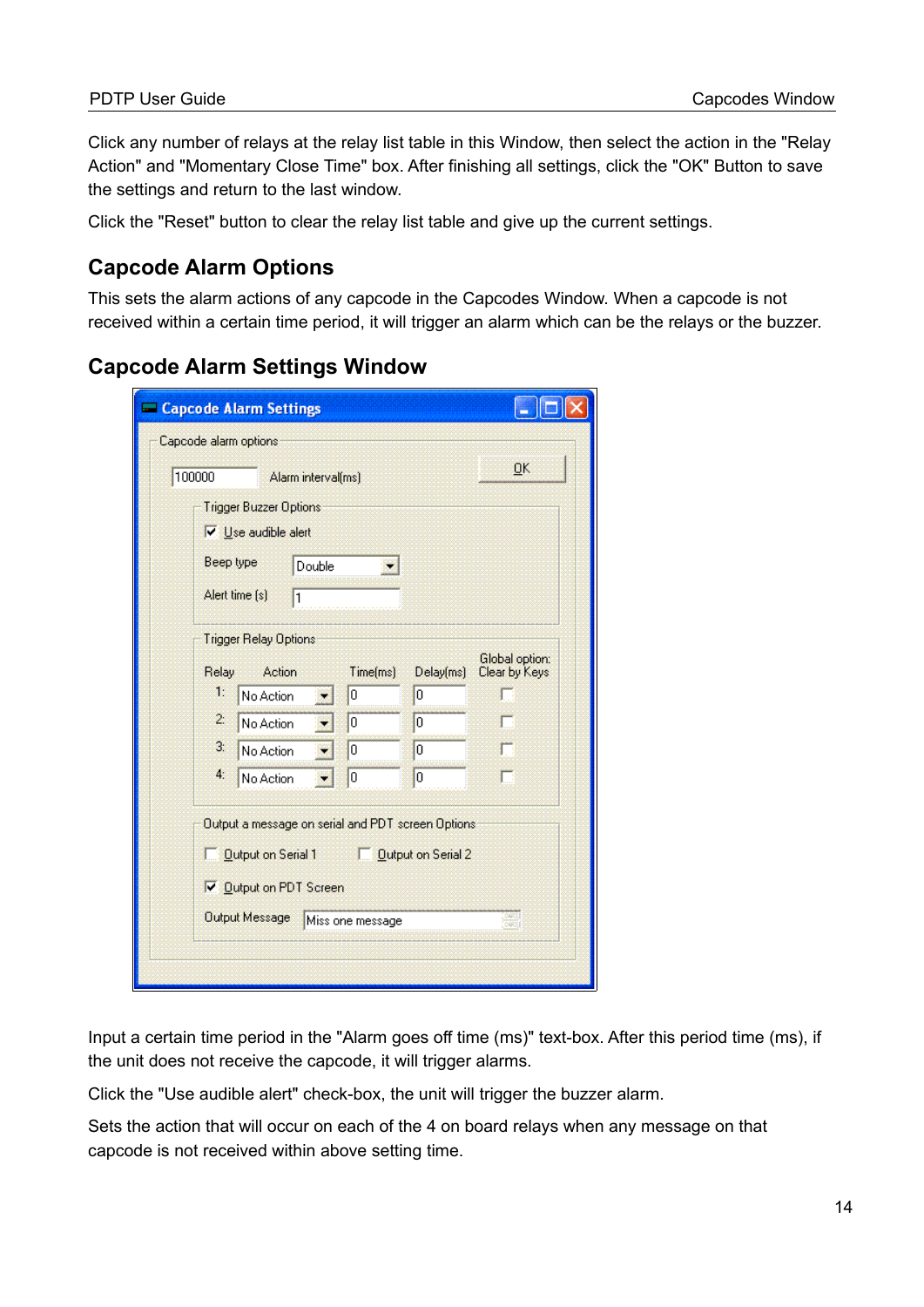Tick the "Output on serial 1" or the "Output on serial 2" or the "Output on PDT screen"(PDT ONLY) when any message on that capcode is not received with above setting time.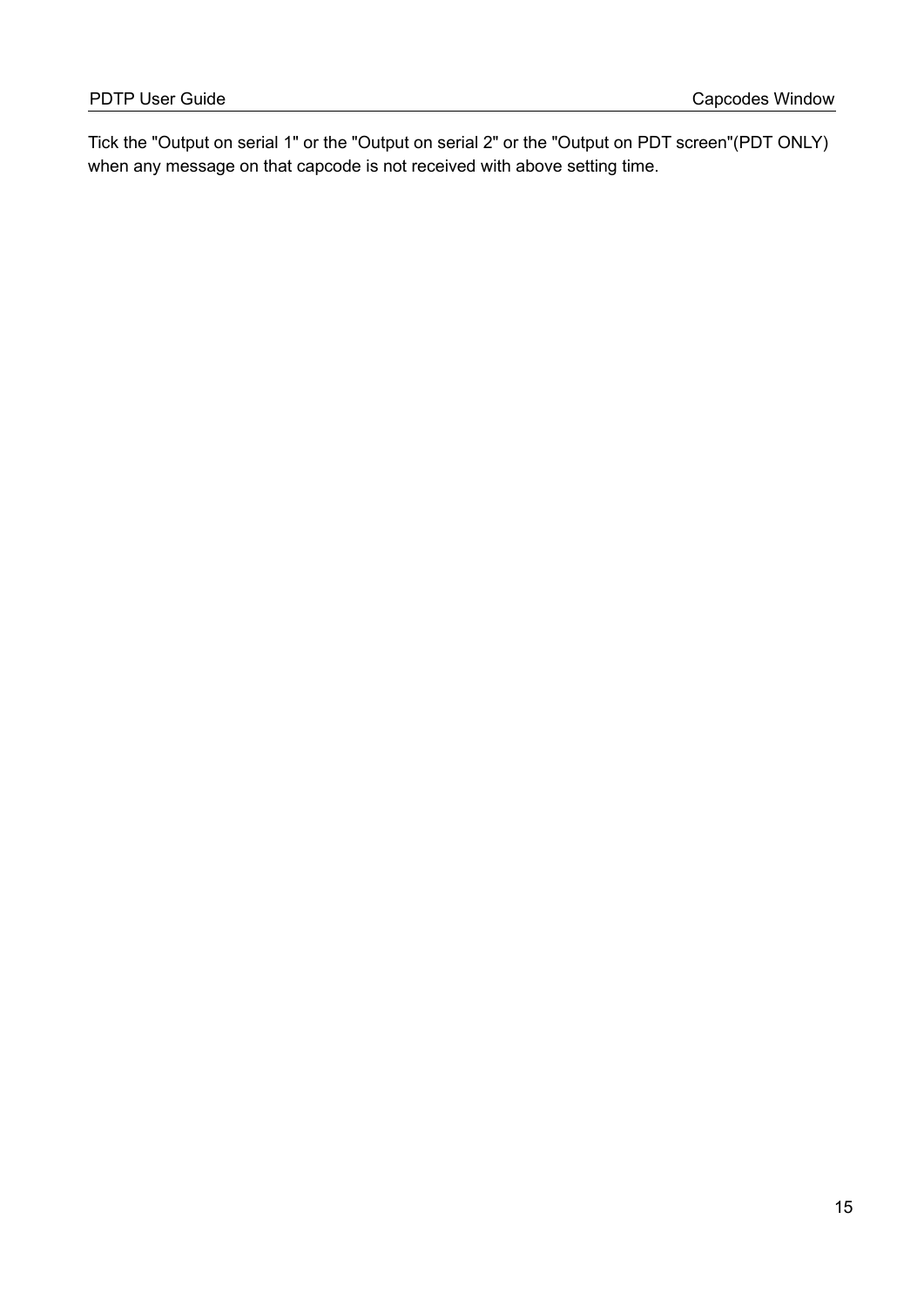# <span id="page-15-0"></span>**Printer Options Window**

| <b>Printer Settings</b>                                                                                    |                                                                                                                                                                                     |    |
|------------------------------------------------------------------------------------------------------------|-------------------------------------------------------------------------------------------------------------------------------------------------------------------------------------|----|
| <b>Printer Output Options</b><br>$\triangledown$ Output to printer                                         | Month/Day/Year<br>$\overline{\triangledown}$ Output time and date<br>C Day/Month/Year<br>Output capcode<br>Output form feed after every message<br>П<br>Put header on seperate line | QK |
| Printer page size<br>Printer page width<br>Lines between msgs<br>Number of copies to print<br>Printer Type | 80<br>6<br>$\overline{0}$                                                                                                                                                           |    |
| Parallel/Serial<br>Pinter                                                                                  | Parallel<br>۰<br>AmTech Double Size<br>Brother M-1309<br>Brother M-1409<br>CITOH 7500<br>Default<br>Ÿ<br>$-100$                                                                     |    |

# <span id="page-15-5"></span>**Output Options**

#### <span id="page-15-4"></span>**Output to Printer**

Turns printing on (global option). Note: printing still needs to be set for each individual capcode in the Capcodes window.

#### <span id="page-15-3"></span>**Output Time & Date**

Outputs Time & Date to Printer.

#### <span id="page-15-2"></span>**Output Capcode**

Outputs Capcode to Printer.

#### <span id="page-15-1"></span>**Output Form Feed**

Outputs a Form Feed to Printer.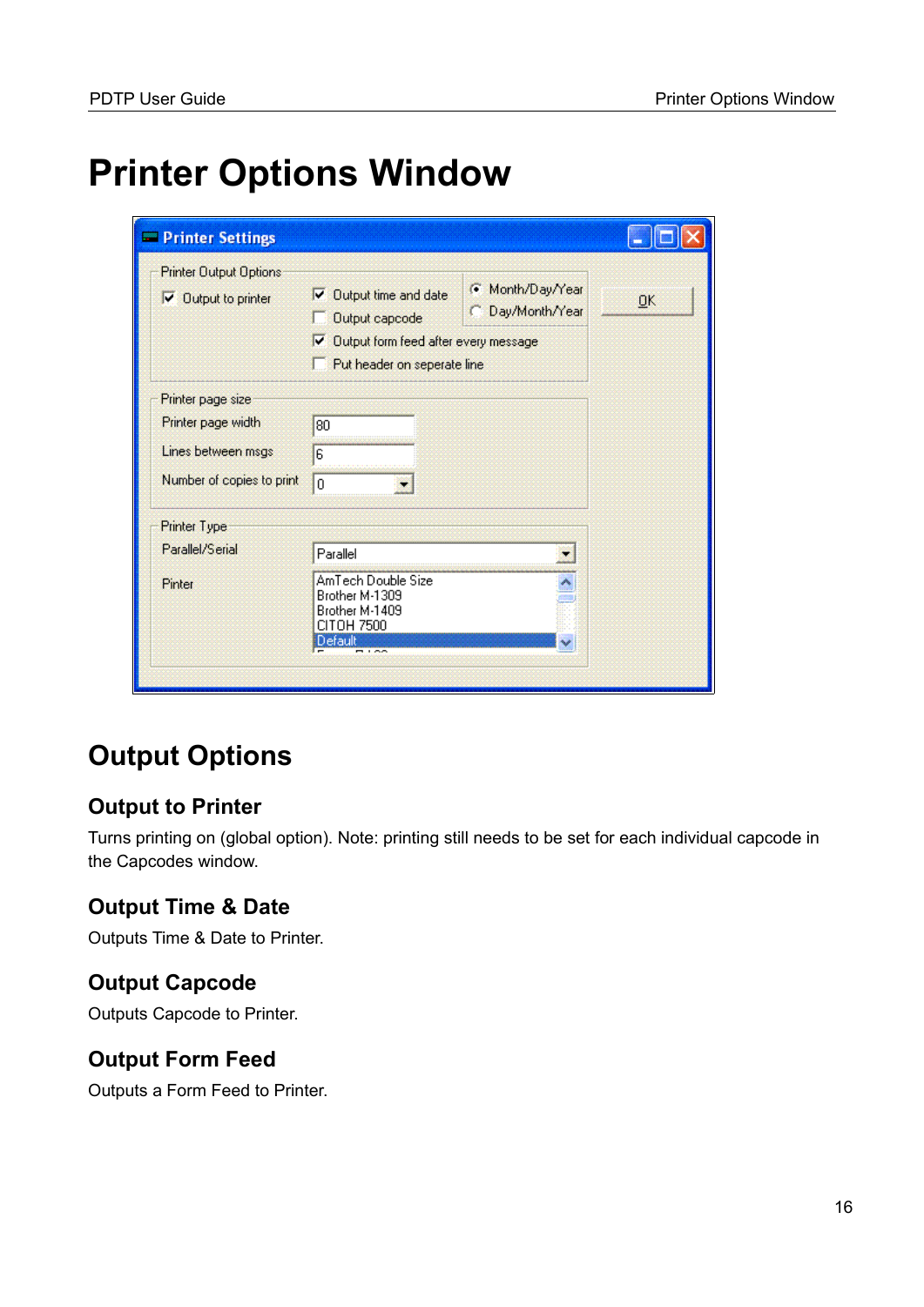#### <span id="page-16-3"></span>**Put Header on Separate Line**

Puts the Header (Date/Time, Capcode) on the first line followed by the message after a line feed.

#### <span id="page-16-2"></span>**Printer Page Width**

Set the width of the paper. It may refer number of characters per line if a printer is set up as double size font.

#### <span id="page-16-1"></span>**Output Lines Between Messages**

Outputs a selectable number of line feeds following each message.

#### <span id="page-16-0"></span>**Printer Type**

Set printer type as parallel or serial.

#### <span id="page-16-5"></span>**Number of copies to print**

Output a number of copies to printer

#### <span id="page-16-4"></span>**Printer**

Contains a number of common printer drivers.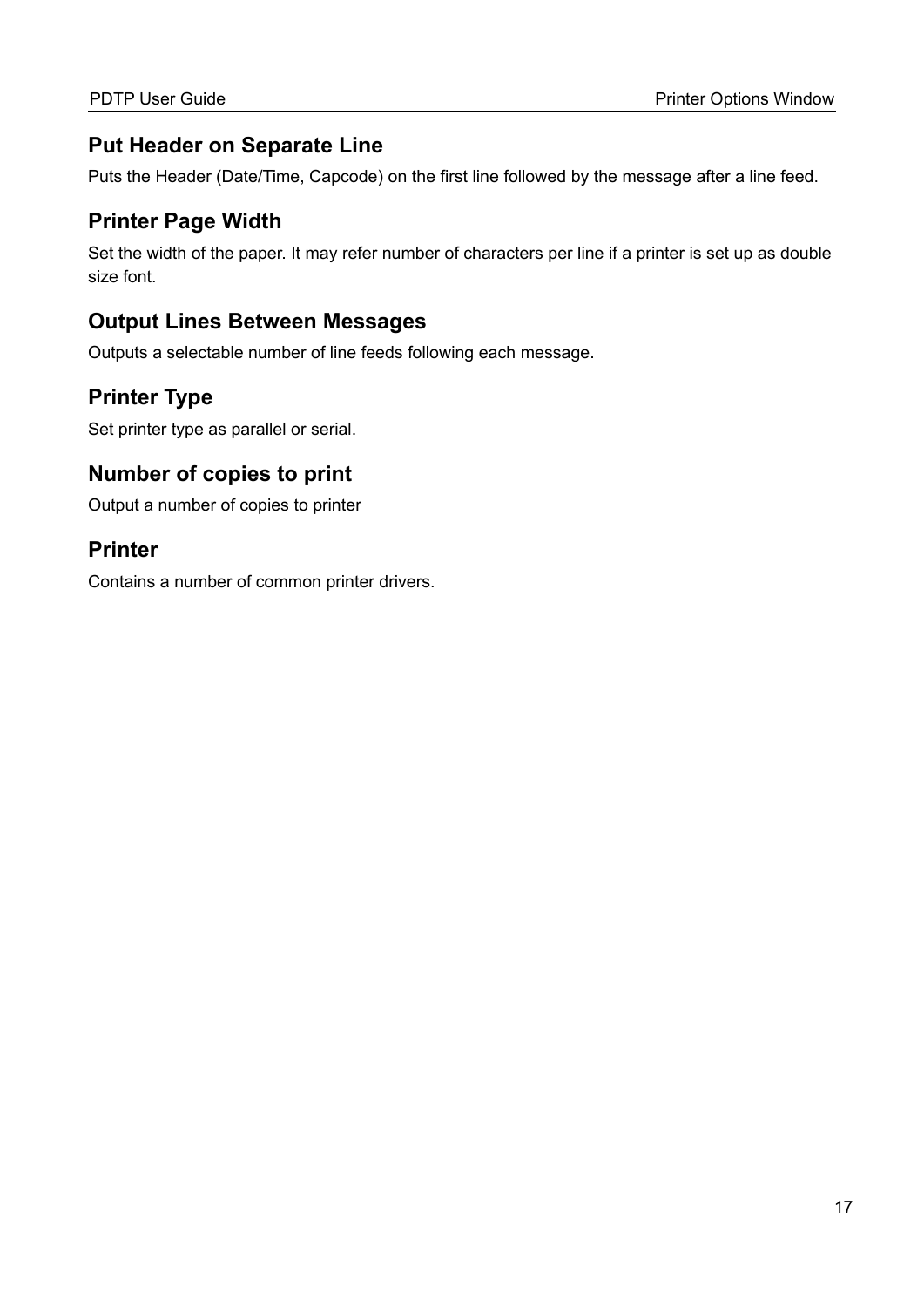# <span id="page-17-0"></span>**Serial Options Window**

| Serial Settings      |                                          |                                                         |
|----------------------|------------------------------------------|---------------------------------------------------------|
| Serial 1             |                                          | 0K                                                      |
| <b>Serial Format</b> | Custom                                   | Transmitter                                             |
| <b>Header String</b> | Vin Capcode: %a Name: %n                 | <b>Baud Rate</b><br>Type                                |
| <b>Footer String</b> | \r\n                                     | No Transmitter $\blacktriangleright$<br>$512$ $\bullet$ |
| <b>Baud Rate</b>     | 57600                                    | Retransmit All Capcodes                                 |
| Parity               | $\mathbf{r}$<br>none                     | <b>F</b> Invert Transmitting Data                       |
| Stop                 | $\overline{\phantom{a}}$<br>one          | Stop Receiving As Transmitting                          |
| Serial 2             |                                          | Delay Receiving(ms): 0                                  |
| <b>Serial Format</b> | Custom                                   | Key up Delay                                            |
| <b>Header String</b> |                                          | Delay time(ms):<br>0                                    |
| <b>Footer String</b> |                                          | <b>Transmit Input Response</b>                          |
| <b>Baud Rate</b>     | 57600                                    | Output Response on Serial                               |
| Parity               | none<br>$\overline{\phantom{a}}$         | Setup Response Messages                                 |
| Stop                 | $\blacksquare$<br>one                    | Transmit GPS Clock Data                                 |
|                      |                                          | Setup GPS Clock                                         |
|                      | Setup the unit to be controlled remotely |                                                         |

## <span id="page-17-3"></span>**Serial**

Set up serial output or input options

#### <span id="page-17-2"></span>**Serial Format**

Contains a number of standard settings for serial options to commonly used equipment and software applications. For some serial formats, such as: "Control Input", "GPS Input", "IPage Input", "TNPP Output", "TNPP Input", "Output to Relay Board", "Message Direct to Relay Board" and "Message Manager", it is default to input or output all data through the serial port.

#### <span id="page-17-1"></span>**Header String**

Sets the header string at the beginning of the serial output mainly for the "Custom" format.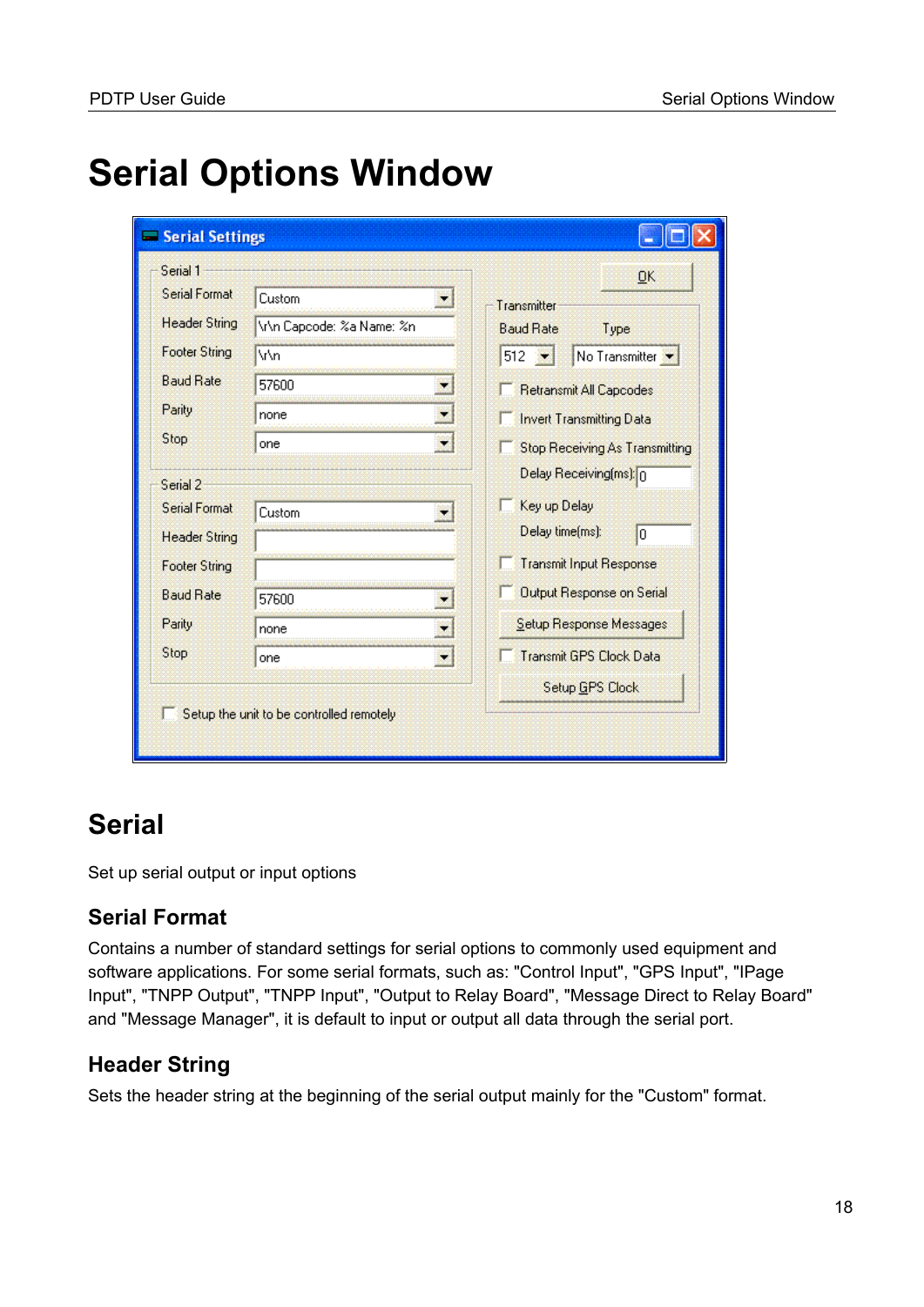#### <span id="page-18-2"></span>**Footer String**

Sets the footer string at the end of the serial output mainly for the "Custom" format.

Some standard settings for header and footer strings are:

- $\ln -$  new line
- %n or %N name of address
- %a address in decimal
- %c address in 7-digit decimal (If address is larger than 7-digit, it will be cut to 7-digit. If it is less than 7 digits, zero will be padded)
- %A address in hexadecimal
- %p protocol
- %m message type
- %b baud rate in 4-digit decimal, i.e. 0512
- %B baud rate in hexadecimal
- %l numeric level, i.e. 0-3
- %L alpha level, i.e. A-D
- %t 24 hour with second
- $%T 24$  hour time
- %s 12 hour with second
- %h 12 hour time
- $%d day$
- %M month
- $%y year$
- %Y day/month/year
- %U month/day/year
- %I year/month/day

For example: \r\n Name:%n Capcode:%a Protocol:%p Time:%T Date:%Y \r\n

### <span id="page-18-1"></span>**Transmitter**

Select and set up a transmitter

#### <span id="page-18-0"></span>**Type**

Salcom 11-72 transmitter connected to the serial port one

Tait 800 connected to the DB25 port (TTL)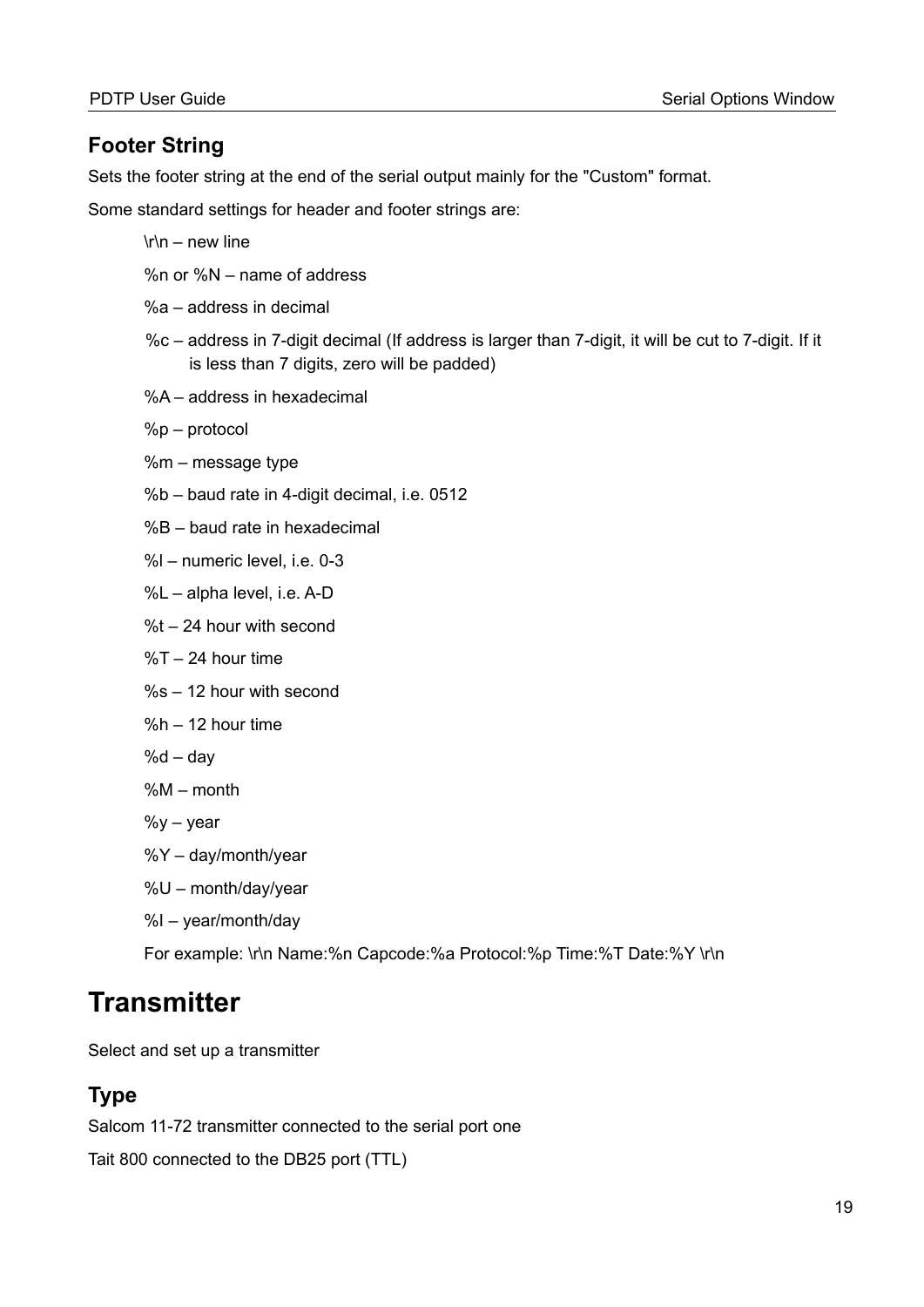Maxon SD-125 radio connected to the DB25 port (TTL)

Apollo TX-125 transceiver connected to the DB25 port (TTL)

#### <span id="page-19-7"></span>**Retransmit all capcodes**

Output all capcodes and messages to the transmitter

#### <span id="page-19-6"></span>**Invert Transmitting Data**

Output inverted bit stream data to the transmitter

#### <span id="page-19-5"></span>**Stop receiving during retransmitting**

The receiver will stop receiving while it is transmitting. This must be set if retransmitting on the same frequency.

#### <span id="page-19-4"></span>**Delay receiving**

The receiver will be delayed to restart while the transmitting is finished. This should be used if retransmitting on the same frequency.

#### <span id="page-19-3"></span>**Key up Delay**

The unit will hold data for a period of time(ms) before transmitting it. This will stop receiving as well before and after transmitting if set above "Stop receiving during retransmitting"

#### <span id="page-19-2"></span>**Transmit Input Response**

Transmit data from serial control input or logical level input pins (DB25 TTL) on the selected transmitter.

#### <span id="page-19-1"></span>**Output Response on Serial**

Output the data from serial control inputs and logical level input pins to the other serial port when one serial format is "Control Input" and the other serial format is "Control Output", or "TNPP Output", or "Custom", or "RC8660 TTS"

#### <span id="page-19-0"></span>**Setup Response Messages**

Set messages for serial control inputs and logical level input pins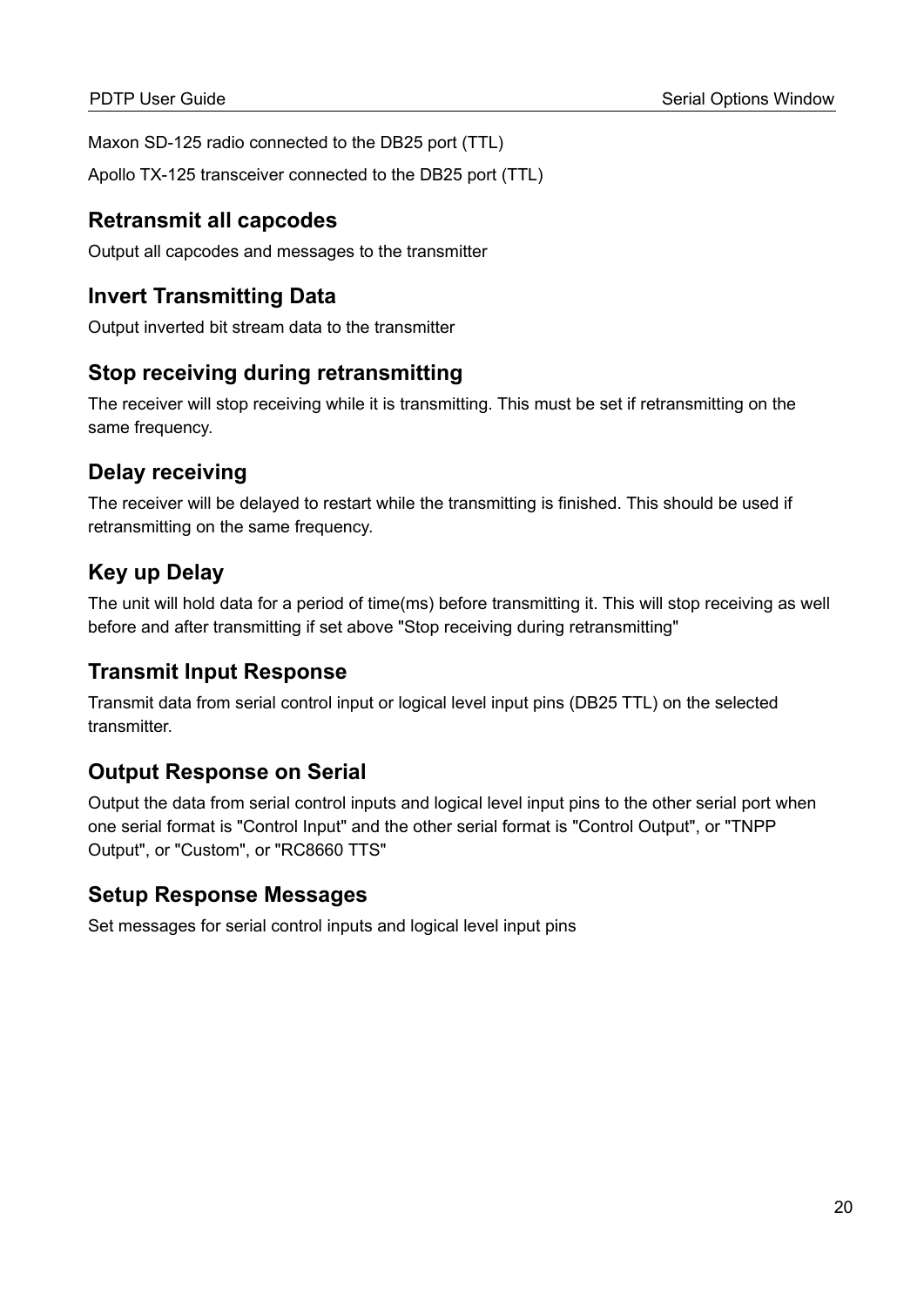#### <span id="page-20-2"></span>**Response Input Options Window**

This window is used to set the messages and transmit them with the specific capcodes.

|                              |                           | Response Input Options                   |                 |                                                   |                     |      |                    | $ \vert\Box\vert$ $\times$ |
|------------------------------|---------------------------|------------------------------------------|-----------------|---------------------------------------------------|---------------------|------|--------------------|----------------------------|
|                              |                           | <b>Response Serial Input Options</b>     |                 |                                                   |                     |      |                    |                            |
|                              |                           |                                          |                 | Ⅳ Search from recieved messages and output to TTS |                     |      | <b>OK</b>          |                            |
|                              | Catch Input Message Text  |                                          |                 |                                                   |                     |      | New                |                            |
| Message 2                    |                           |                                          |                 |                                                   |                     |      | Delete             |                            |
| $^{\sim}$ 82                 | Output Message Text       |                                          |                 |                                                   |                     |      |                    |                            |
|                              |                           |                                          |                 |                                                   |                     |      |                    |                            |
|                              |                           | Output Message Capcode 1234567           |                 |                                                   |                     |      |                    |                            |
|                              | <b>Input Message Text</b> |                                          |                 |                                                   | Output Message Text |      | Capcode            |                            |
| Message 1<br>Message 2       |                           |                                          |                 | ~581<br>~1.82                                     |                     |      | 1234567<br>1234567 |                            |
| $\left\langle \right\rangle$ |                           | Response for Logical Level Input Options |                 | an)                                               |                     |      |                    | $\rightarrow$              |
| Input                        |                           | Individual Debounce Retrigger            |                 | Repeat                                            | <b>State High</b>   |      | State Low          |                            |
| Pins<br>$\Box$               | Capcode<br>1234567        | Time[ms]<br>1000                         | Delay[ms]<br>۱o | Interval(ms)<br>$\overline{0}$                    | Message<br>High1    | Low1 | Message            | г                          |
| $\overline{c}$               | 1234567                   | I٥                                       | l0.             | 0                                                 | High                | Low  |                    |                            |
| 3                            | 1234567                   | lo.                                      | lo              | $\overline{0}$                                    | High                | Low  |                    |                            |
| $\overline{4}$               | 1234567                   | O                                        | o               | 0                                                 | High                | Low  |                    |                            |
| 5                            | 1234567                   | lo.                                      | o               | $\overline{0}$                                    | High                | Low  |                    |                            |
|                              | 1234567                   | 2000                                     | 0               | 0                                                 | High <sub>6</sub>   | Low6 |                    |                            |
| 7                            | 1234567                   | O.                                       | o               | 0                                                 | High                | Low  |                    |                            |
| 8                            | 1234567                   | lo.                                      | 0               | $\overline{0}$                                    | High                | Low  |                    |                            |
| $\overline{a}$               | 1234567                   | O                                        | ō               | $\overline{0}$                                    | High                | Low  |                    |                            |
| $\nabla$ 6<br>10             | 1234567                   | lo.                                      | 0               | $\overline{0}$                                    | High                | Low  |                    |                            |
| 一翻                           | 1234567                   | lo.                                      | O               | 0                                                 | High                | Low  |                    | Normal<br>High             |

#### <span id="page-20-1"></span>**Search messages from the receiver and output to TTS**

Tick this, will search from received messages from the receiver and will output the replaced messages to TTS if having any matched message. This function only applies when the serial two format is "RC8660 TTS".

#### <span id="page-20-0"></span>**Response Serial Input Options**

Set the input messages which correspond to the output messages with the specific capcodes. A finished sign for input messages should be a line feed, or a carry return.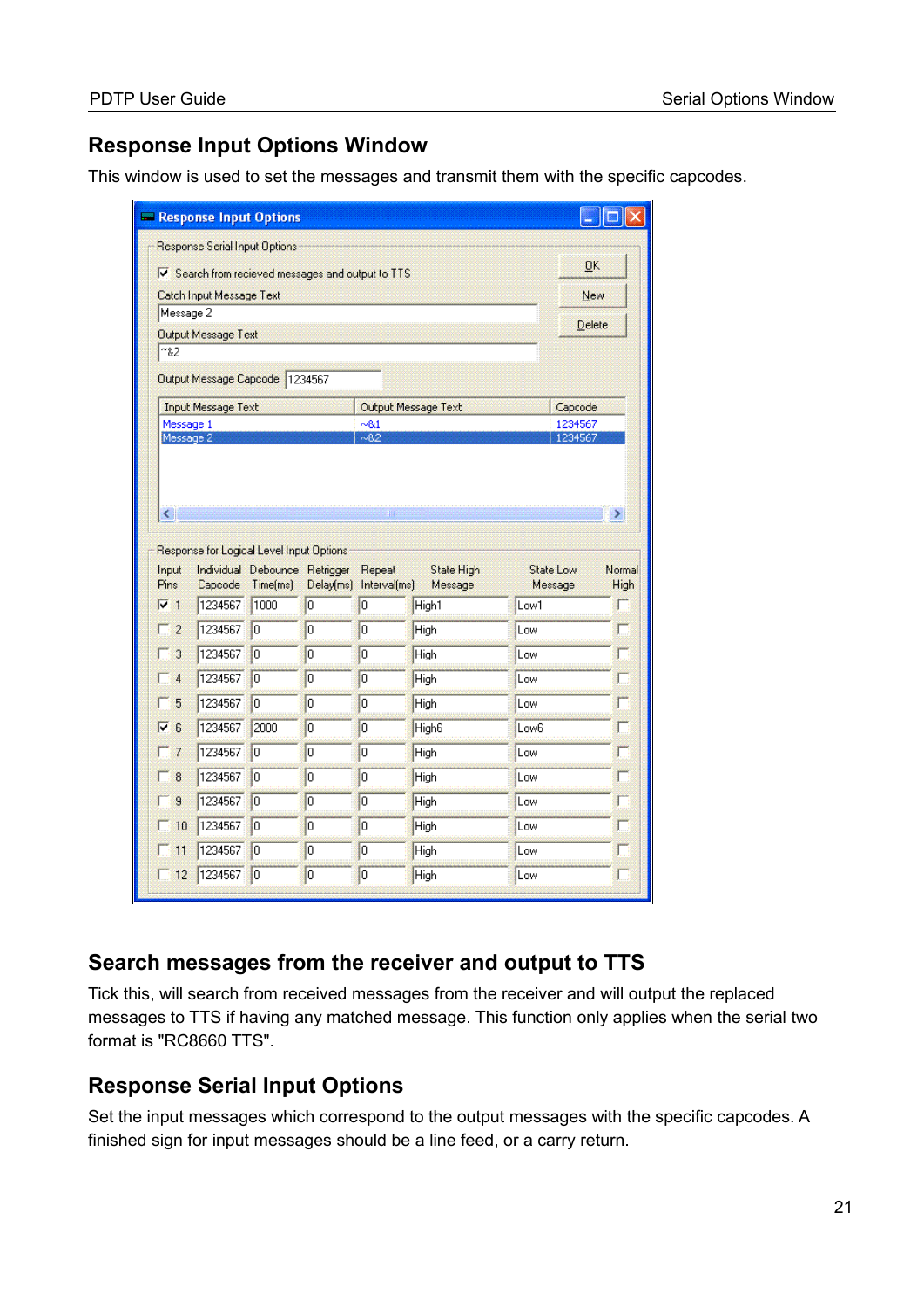If the "Catch Input Message Text" is '\*' and the "Output Message Text" is '\*', this function will output all input messages except the finished signs.

#### <span id="page-21-0"></span>**Response for Logical Level Input Options**

Set output messages for input pin states. The messages will be transmitted or output on serial when the input pin state changes.

Input Pins: set pins whose states will be monitored.

Capcode: a different capcode can be assigned per input.

Debounce Time: time that contact must be triggered for before the alarm signal is generated.

Retrigger Delay: a period during which a new alarm will not be triggered again after the first trigger if multiple triggers occur. This only applies to non normal alarm trigger. Zero will disable this function.

Repeat Interval: this is the time interval after which if the state of contact has not reverted to its normal state then the message will be retransmitted and will continue to be retransmitted on this interval until the alarm reverts to normal. This only applies to non normal alarm trigger. Zero will disable this function.

State High Message: a message will be transmitted or output on the serial when the pin state high occurs. If no message is entered then no alarm transmission will occur on the change to high state.

State Low Message: a message will be transmitted or output on the serial when the pin state low occurs. If no message is entered then no alarm transmission will occur on the change to low state.

Normal High: Set normal or start pin state as high. If not selected then the normal state is low.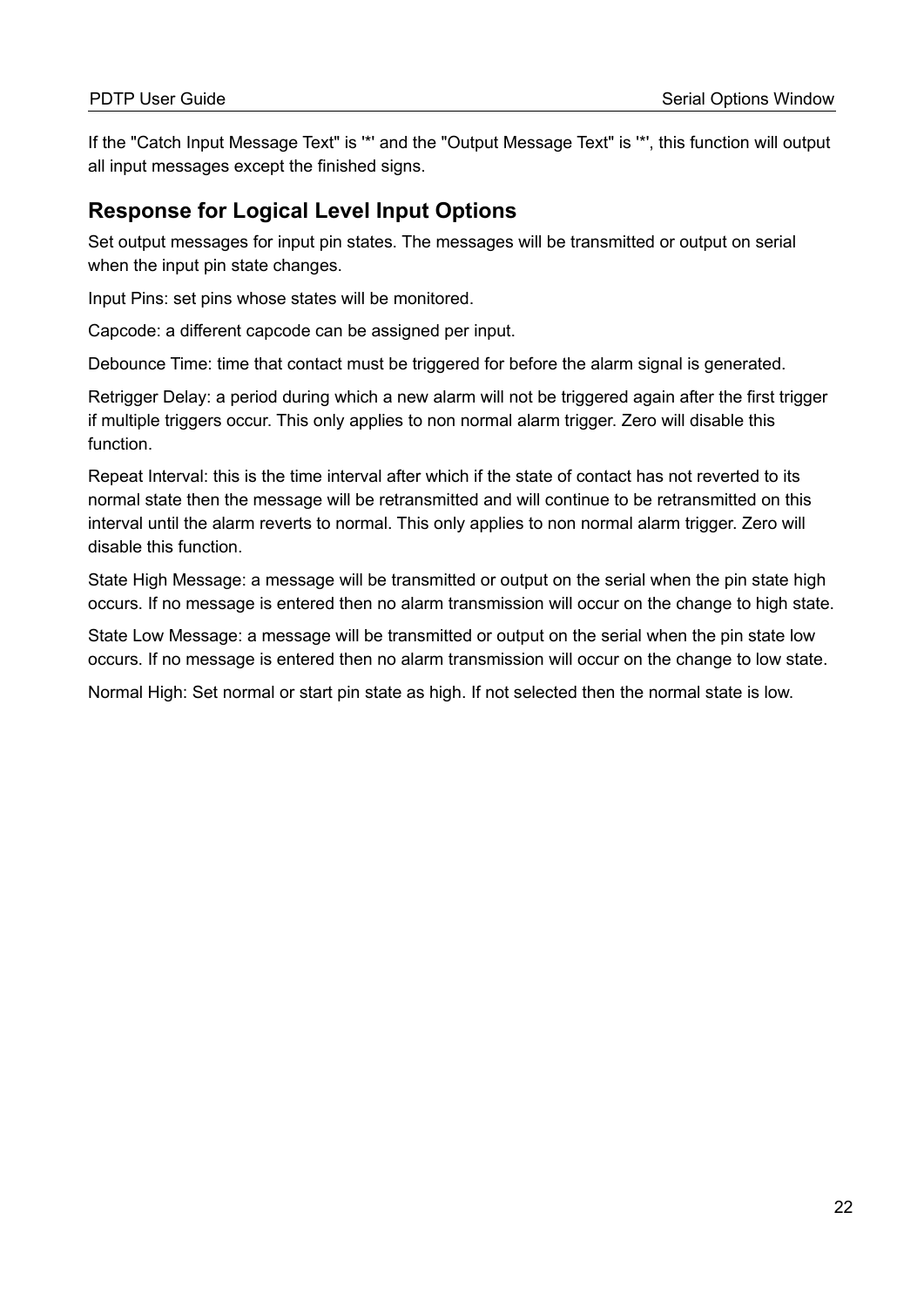# <span id="page-22-0"></span>**Message Relay Options Window**

This window is used to set global relay control actions according to the text contained in a message received on the selected capcodes. Up to 256 actions may be set for each cap code from version 7 or over. Sets the action that will occur on each of the 4 on board relays and the relays contained on the RCM3000 module (if connected) on receipt of matched text in the message on a specified capcode.

| Message-relay Options                          |                            |                       |                           |                               |                                                                       |                                                                                        |                  |                 |                                                        |
|------------------------------------------------|----------------------------|-----------------------|---------------------------|-------------------------------|-----------------------------------------------------------------------|----------------------------------------------------------------------------------------|------------------|-----------------|--------------------------------------------------------|
| Capcode<br>Text<br>test<br>All<br>Delay<br>All | Range<br>0<br>$\mathbf{0}$ | Relay1<br>Mom<br>No A | Time1<br>5000<br>$\bf{0}$ | Delay1<br>0<br>$\overline{0}$ | Message relay options<br>Message Text<br>Delay<br>İΑΙΙ<br>Relay<br>1: | Search in Capcode Range<br>$\Omega$<br>$\overline{\phantom{a}}$<br>Action<br>No Action | Time[ms]<br>10   | Delay(ms)<br>0  | QK<br>New<br>Delete<br>Global option:<br>Clear by Keys |
|                                                |                            |                       |                           |                               | 2:<br>3 <sup>°</sup><br>4 <sup>°</sup>                                | Delay Momen<br>No Action<br>No Action<br>÷                                             | 2000<br>10<br>10 | 9000<br>0<br>10 | и.<br>П                                                |
|                                                |                            |                       |                           |                               | <b>RCM3000</b>                                                        | Only match at beginning<br>Output to control msg relay board options<br>$\vert$ 27     | Total of Relays  |                 | Relay action                                           |

## <span id="page-22-3"></span>**Adding Text to Control Relays**

- 1. Click on the "New" Button to create a list in the message relay options table.
- 2. Enter the new text to be matched in the specified message in the "Message Text" box.
- 3. Select the specified capcode whose messages will be searched to match the text in the "Message Text" box.
- 4. Set the action that will occur on each of the four on board relay and the relays contained on the RCM3000 relay board.

## <span id="page-22-2"></span>**Control Relay Options**

#### <span id="page-22-1"></span>**Relays 1-4**

Sets the action that will occur on each of the 4 on board relays on receipt of any message on that capcode. Relays are Normally Open. Options are

1. Close Relay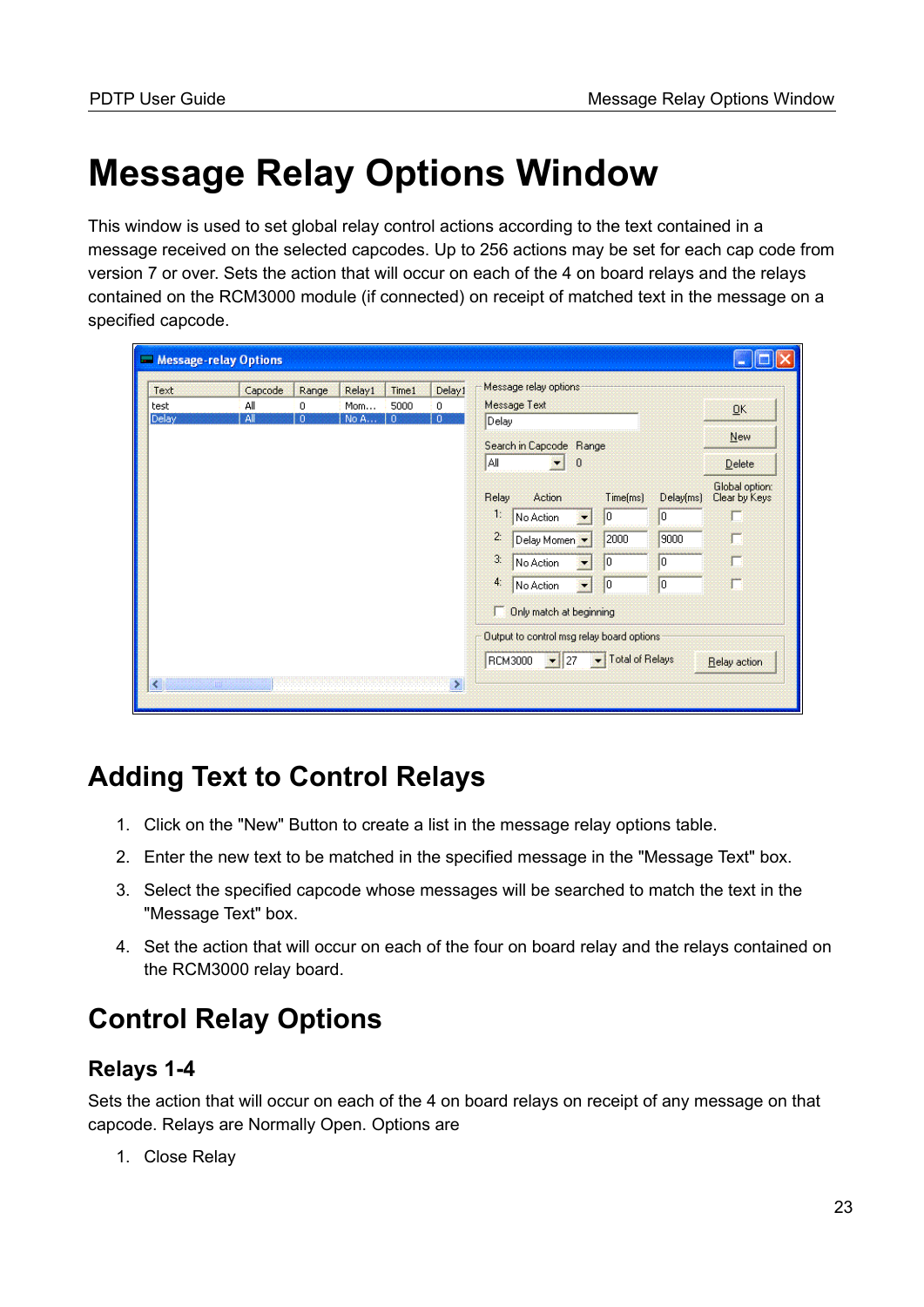- 2. Open Relay
- 3. Momentary Close Relay for a period (in milliseconds)
- 4. Delay Momentary Close: delay in milliseconds then momentary close in milliseconds
- 5. Clear by Keys resets the relay to open on pressing any key.

#### <span id="page-23-2"></span>**Global Option Clear By Keys**

If selected any relay action initiated by any Message Text will be cancelled (reset to normal condition) by hitting any key (PDT3000 only).

#### <span id="page-23-1"></span>**Only match at beginning**

If selected only text at the beginning of the message will be matched with the target text

#### <span id="page-23-0"></span>**Output to Control Relay Board Options**

This sets the actions of any one or more of the relays contained on the RCM3000 module. Each RCM3000 adds 32 additional relays and may be daisy chained. (Note: The RCM3000 connects to a serial port and the serial output format must be set to "Output to Relay Board").

Select the "Total of Relays" which is determined by the number of chained RCM3000 modules connected (x32).

Click the "Select relay action" Button to start up the Message Control Relay Board Options Window.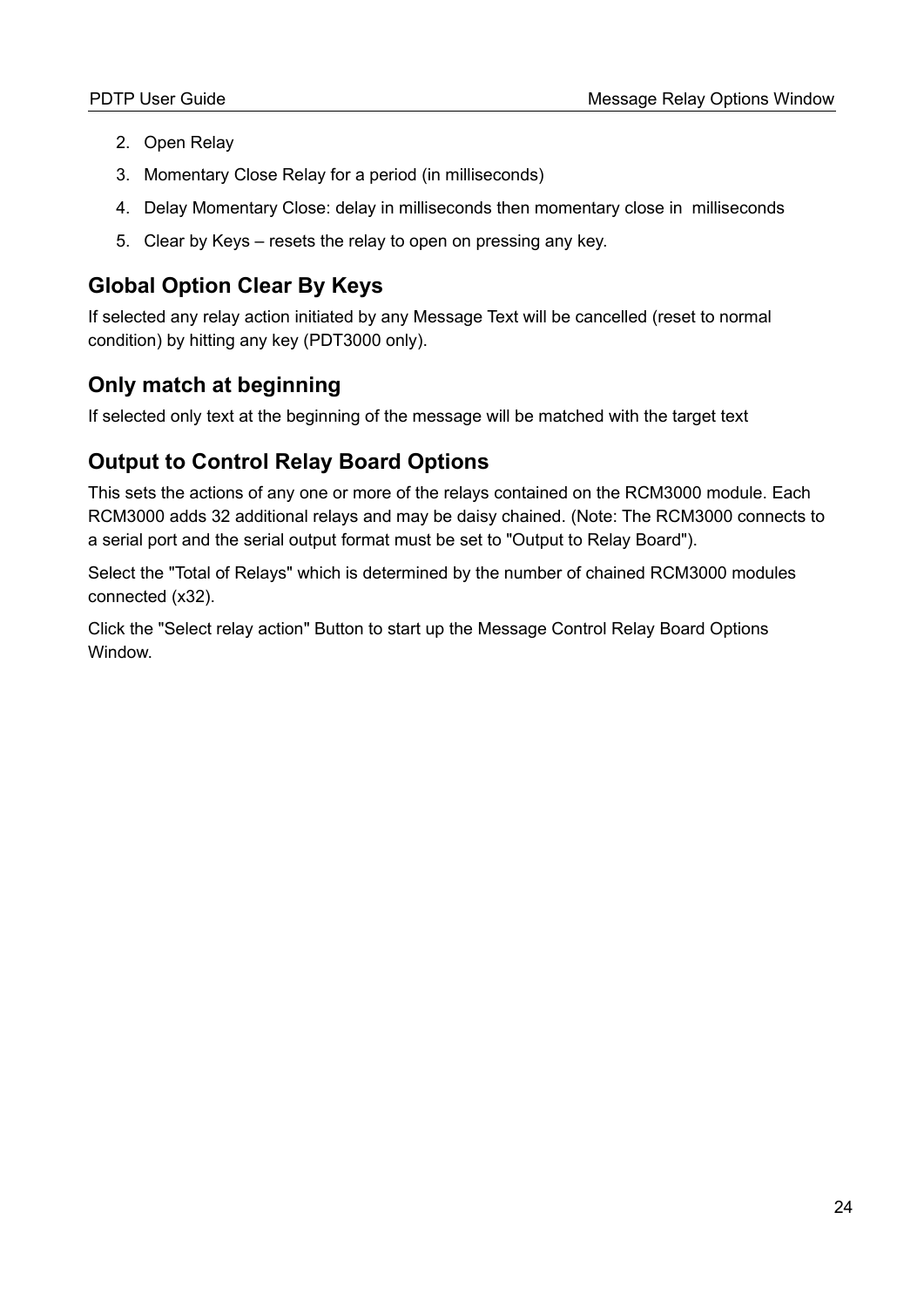|                         |                      |                         | Relay board options                                        |
|-------------------------|----------------------|-------------------------|------------------------------------------------------------|
| Relay                   | Action               | Time                    |                                                            |
| 1                       | Close                | 0                       | <b>OK</b>                                                  |
| $\overline{\mathbf{2}}$ | <b>No Action</b>     | $\overline{0}$          |                                                            |
| $\overline{\mathbf{3}}$ | No Action            | $\bf{0}$                | Reset                                                      |
| $\overline{4}$          | Open                 | $\overline{0}$          |                                                            |
| 5                       | No Action            | $\overline{0}$          | Matching text:                                             |
| 6                       | No Action            | $\sigma$                |                                                            |
| 7                       | Momenta              | 10000                   |                                                            |
| 8<br>9                  | No Action            | $\overline{0}$          |                                                            |
| 10                      | No Action<br>Momenta | $\mathbf{0}$<br>50000   | Capcode:<br>All                                            |
| 11                      | No Action            | $\overline{0}$          |                                                            |
| 12                      | No Action            | $\mathbf{0}$            | 19<br>Relay:                                               |
| 13                      | No Action            | 0                       | Momentary Close                                            |
| 14                      | No Action            | $\overline{0}$          |                                                            |
| 15                      | No Action            | $\mathbf 0$             | Momentary Close Time [ms]                                  |
| 16                      | Close                | $\overline{0}$          | 80000                                                      |
| 17                      | <b>No Action</b>     | $\overline{\mathbf{0}}$ |                                                            |
| 18                      | No Action            | $\mathbf 0$             | Action<br>Time[ms]<br>Relay<br>Action<br>Time[ms]<br>Relay |
| 19                      | Momenta              | 80000                   | o<br>$\vert 0 \vert$<br>26: No Action<br>27: No Action     |
| 20                      | <b>No Action</b>     | $\overline{0}$          |                                                            |
| 21                      | No Action            | $\mathbf 0$             |                                                            |
| 22                      | Clear All            | $\overline{0}$          |                                                            |
| 23                      | <b>No Action</b>     | $\overline{0}$          |                                                            |
| 24                      | No Action            | $\overline{0}$          |                                                            |
| 25                      | No Action            | 0                       |                                                            |
| 26                      | No Action            | $\bf{0}$                |                                                            |
| 27                      | <b>No Action</b>     | 'n                      |                                                            |
|                         |                      |                         |                                                            |
|                         |                      |                         |                                                            |
|                         |                      |                         |                                                            |

#### <span id="page-24-0"></span>**Message Control Relay Board Options Window**

Click any number of relays at the relay list table in this Window, then select the action in the "Relay Action" and "Momentary Close Time" box. After finishing all settings, click the "OK" Button to save the settings and return to the last window.

Click the "Reset" button to clear the relay list table and give up the current settings.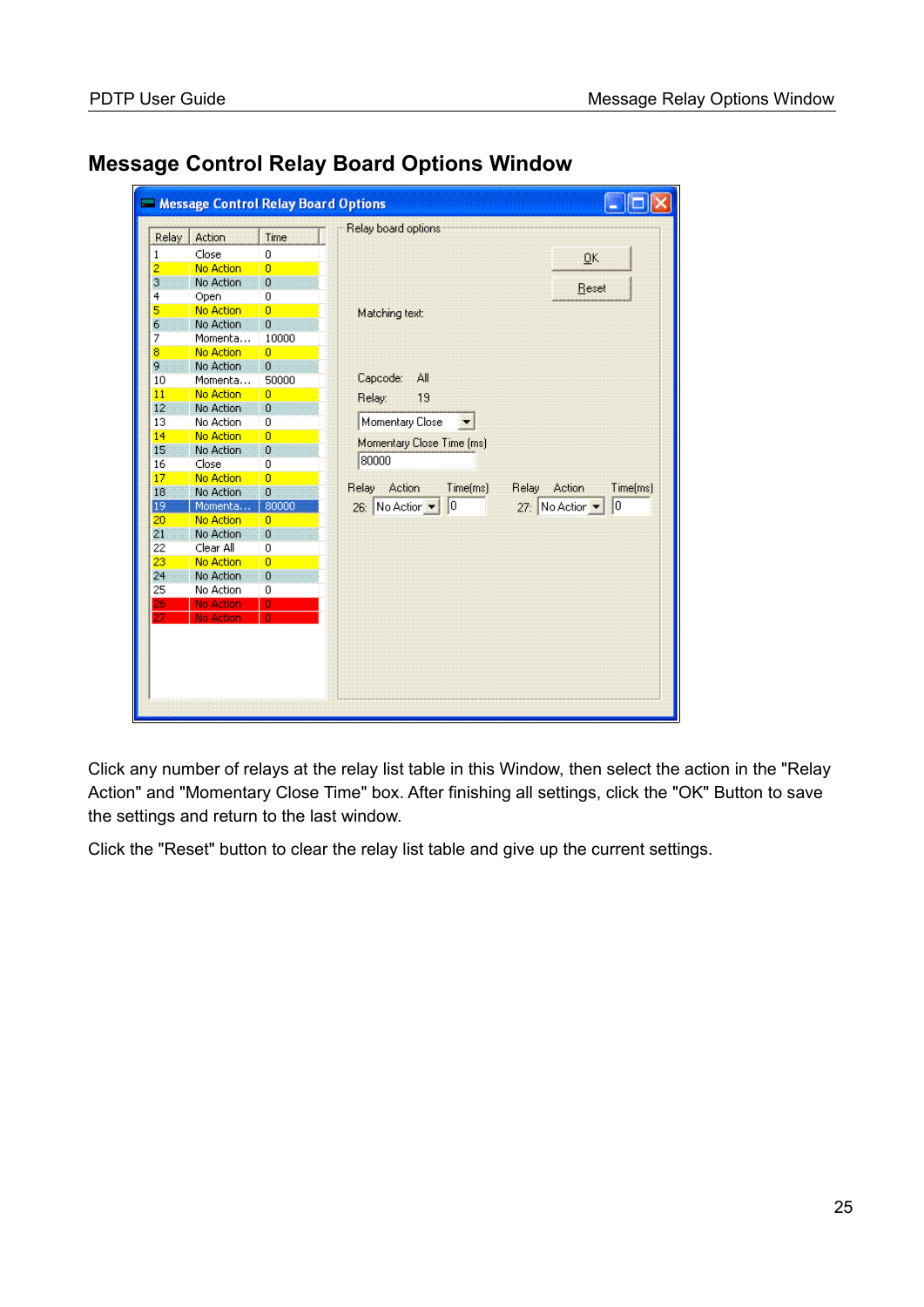# <span id="page-25-0"></span>**Alert Options Window (PDR/PSR Only)**

| Alert options     |        |                |
|-------------------|--------|----------------|
| Use audible alert |        | 0 <sub>K</sub> |
| Beep type         | Double |                |
| Alert time [s]    | 10     |                |

This window appears only in PDR/PSR templates. (Alerts are set in the PDT via the PDT user interface).

It is used to turn audible alerting on and off and set the type and length of the audible beep.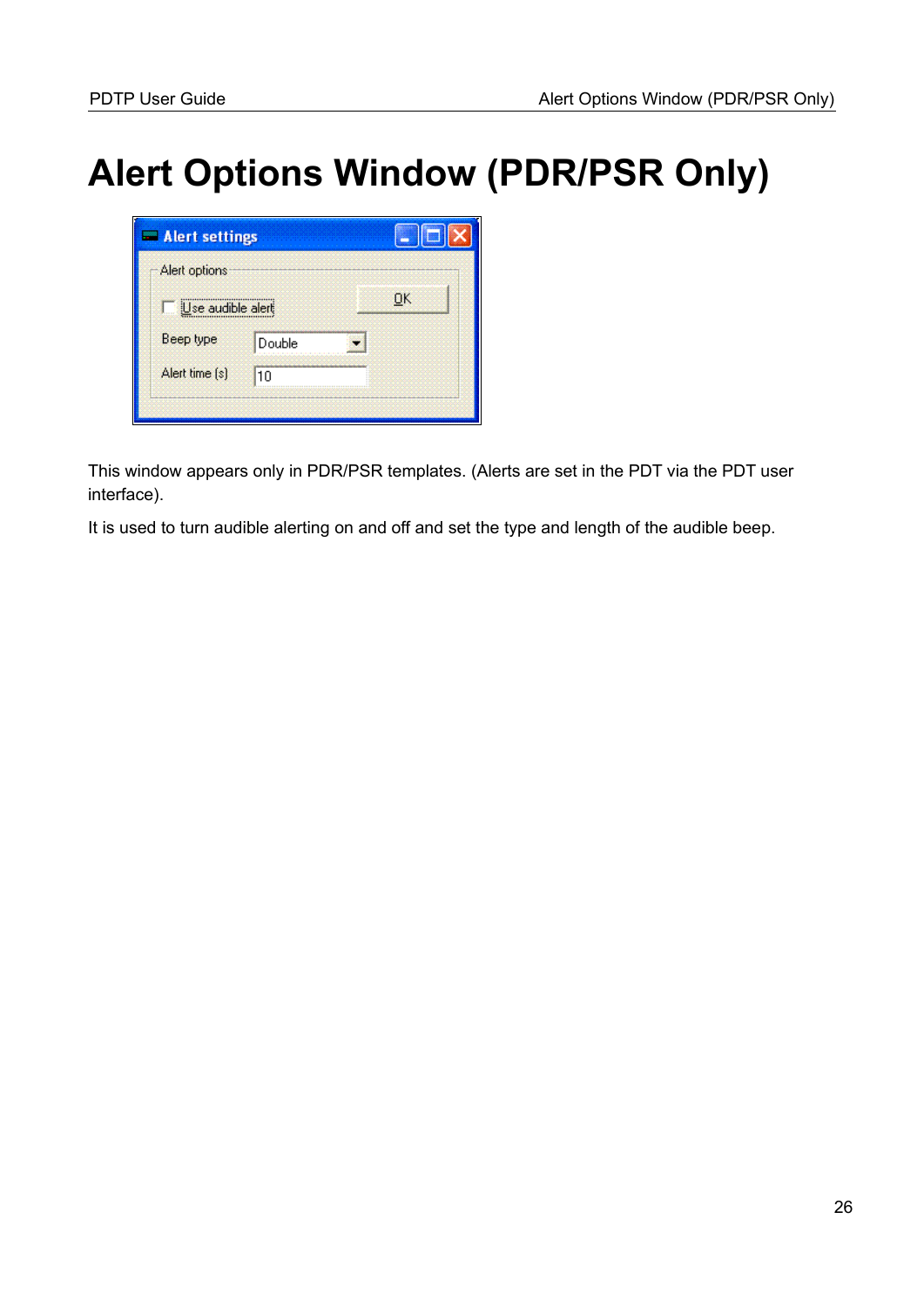# <span id="page-26-0"></span>**Frequency & Notes Window**

| <b>Frequency and Notes</b>                 |                             |     |  |
|--------------------------------------------|-----------------------------|-----|--|
| Frequency and Notes                        |                             |     |  |
| Frequency<br>157.95<br>MHz                 |                             | QK  |  |
| Invert decoder bit stream                  | Set decoder baud rate: 1200 |     |  |
| Receiver type:<br>RCM                      | Allow decoding errors:      | any |  |
| Format Output:<br>Upper Case               | Remove leading chars: 0     |     |  |
| Remove duplicate messages received within: |                             | 0   |  |
|                                            | LCD contrast base:          | 15  |  |
| <b>Notes</b>                               |                             |     |  |

## <span id="page-26-4"></span>**Frequency**

Set the synthesized frequency. Note: the frequency must be within the frequency band of the receiver supplied. This will normally be noted in the Notes section.

# <span id="page-26-3"></span>**Invert Decoder Bit Steam**

Use this if your pager is set to data inverted. Consult your carrier before using this option.

# <span id="page-26-2"></span>**Set Decoder Baud Rate (POCSAG ONLY)**

Use to set the baud rate (POCSAG only). This may be set to auto although better performance may be experienced if all pagers are on one baud rate and the unit is set to that baud rate.

# <span id="page-26-1"></span>**Flex Network Options (Flex ONLY)**

The options are only related to Flex network:

1. None: no action.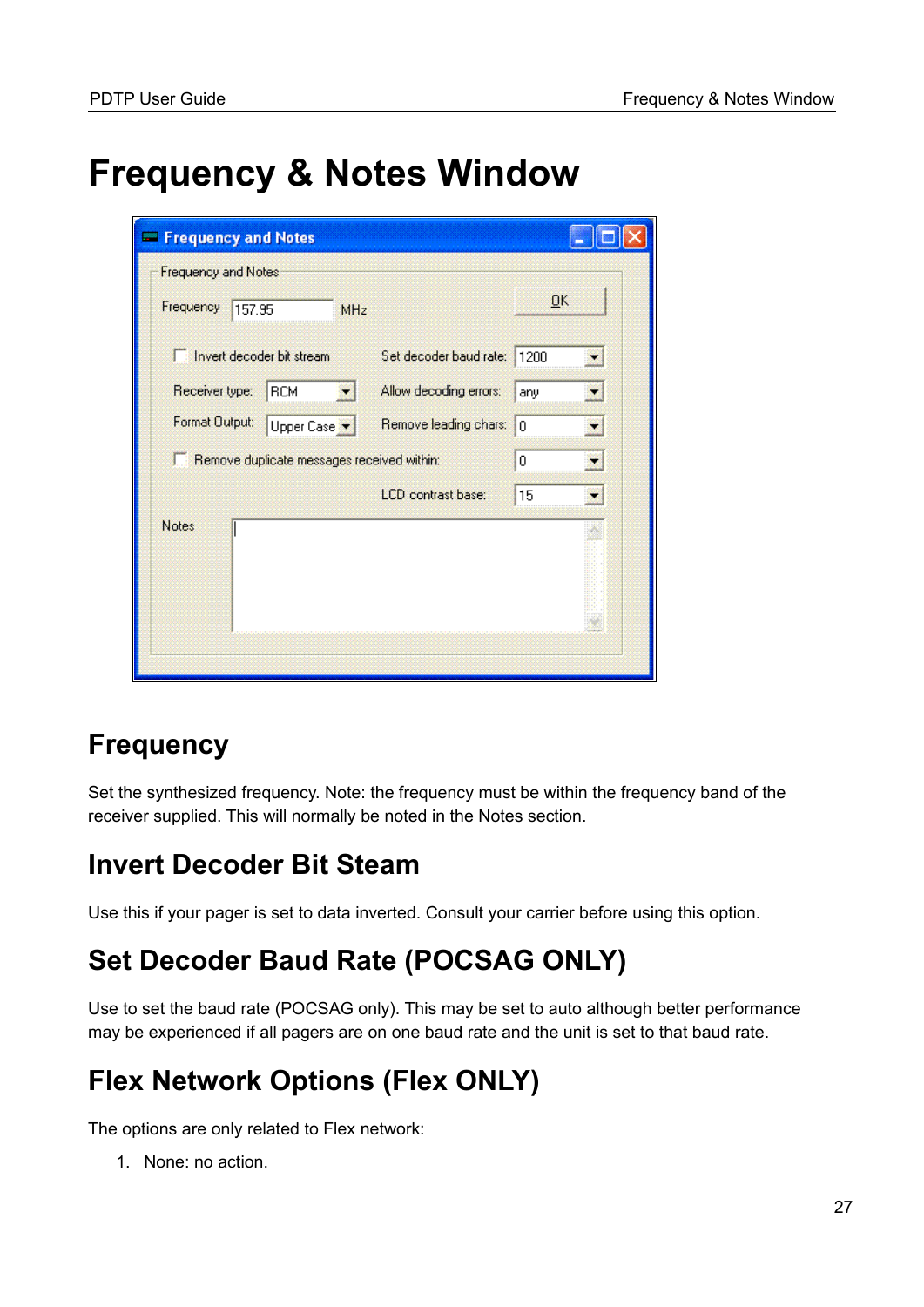- 2. Set Time: Allow Flex Paging Network to set the unit time by air.
- 3. Output CTAP: Output temporary addresses(CTAP).
- 4. Time&CTAP: Allow Flex Paging Network to set the unit time by air and Output temporary addresses(CTAP).
- 5. Output Code: Output temporary addresses with the counting code number(replace the original message).
- 6. Time&Code: Allow Flex Paging Network to set the unit time by air and Output temporary addresses with the counting code number.

# <span id="page-27-3"></span>**Receiver type**

Please consult with WiPath before using this option. A RCM receiver is being progressively introduced from Q3 2005. On the PDT3000 an RSSI (Received Signal Strength Indicator) will appear on the display when the RCM receiver is in use.

# <span id="page-27-2"></span>**Allow decoding errors**

Selects the number of character errors that the receiver will accept before it discards (ignores) the message.

# <span id="page-27-1"></span>**Format Output**

- 1. None: no action.
- 2. Remove Ctrl Chara: remove some control(unreadable) characters in a message before it outputs the message.
- 3. Upper Case: output all messages as upper case.
- 4. Both: remove control(unreadable) characters from the messages and output as upper case.
- 5. RSSI Tag: attach RSSI(Receiver Signal Strength Indecating) data at the end of messages.
- 6. Remove&Tag: remove some control(unreadable) characters in the message and attach RSSI data at the end of the message.
- 7. Upper Case&Tag: output all messages as upper case and add RSSI data tag at the end of the message.
- 8. All: all three options.

## <span id="page-27-0"></span>**Remove leading characters**

Removes the selected number of leading characters in a message before it outputs the message or applies any message filters. This is used to ignore special characters used by some systems for special decoding options.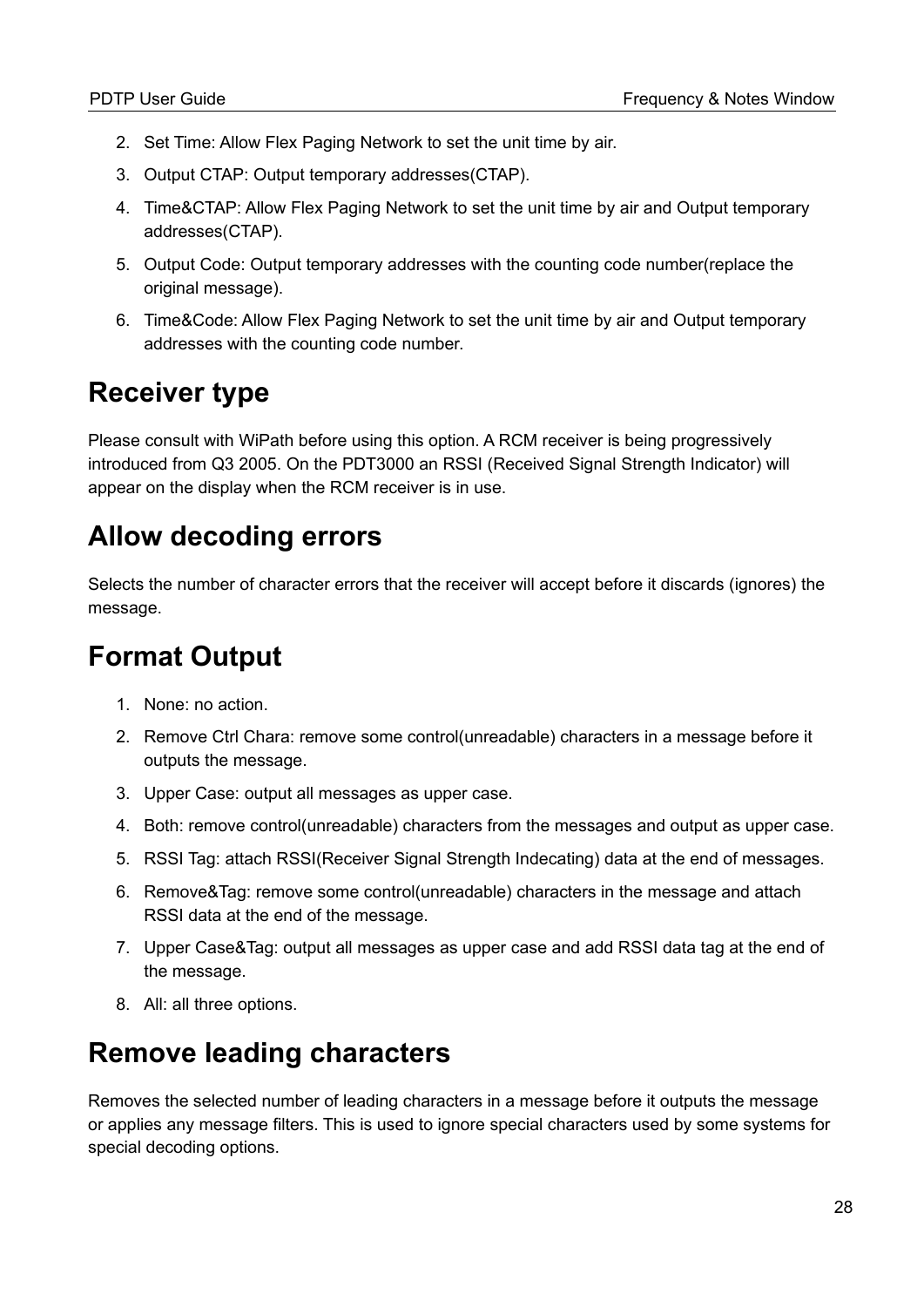# <span id="page-28-2"></span>**LCD contrast base**

This option is only for the PDT. It sets the base contrast value for the LCD display. Recommended: 0 for the green screen and 15~30 for the blue screen.

## <span id="page-28-1"></span>**Remove duplicated messages**

This option will ignore the duplicated messages for the period which you select.

## <span id="page-28-0"></span>**Notes**

An area to make general notes on this unit. This information is stored on the PDT/PDR so that it can be read whenever the unit is programmed.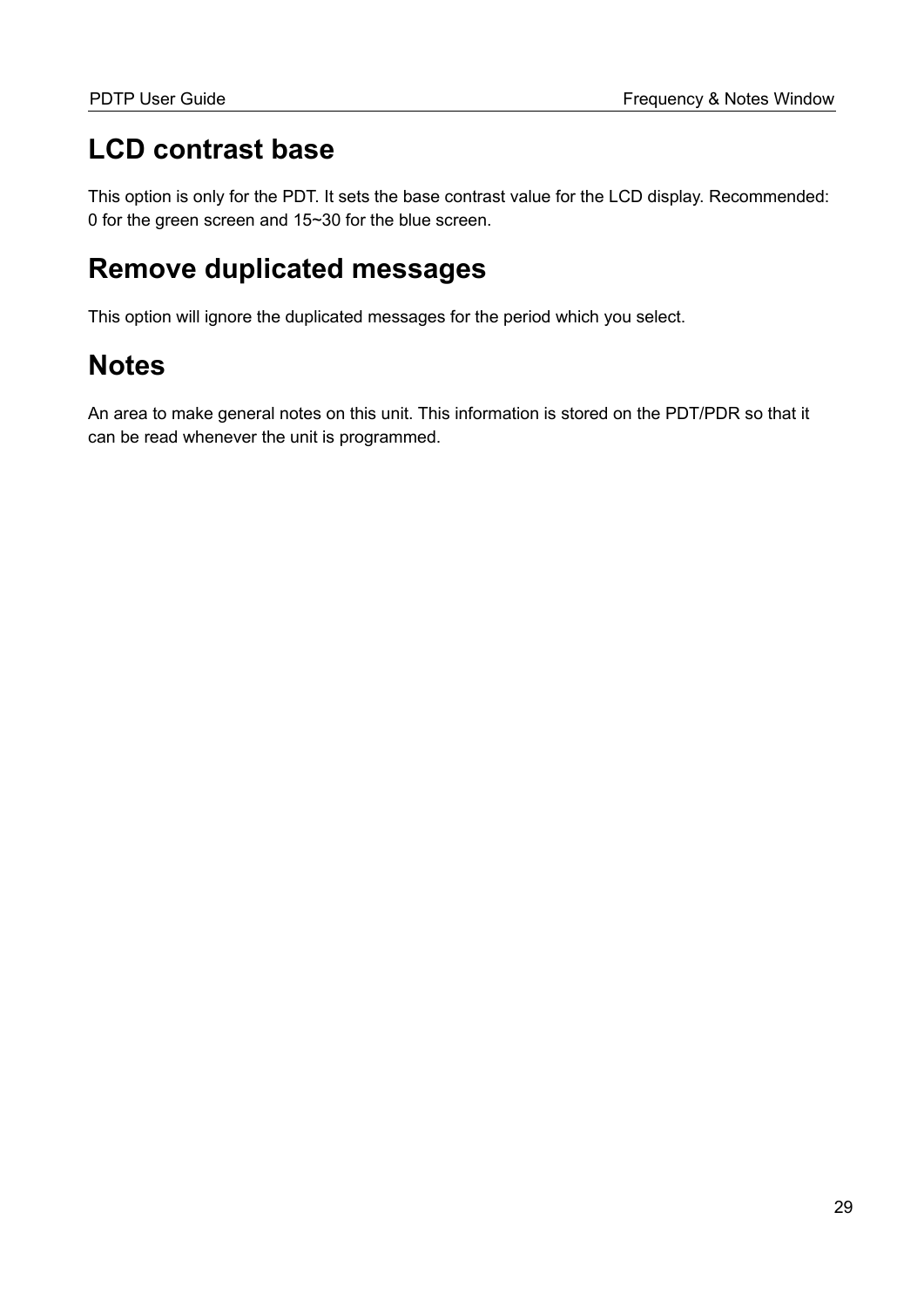# <span id="page-29-0"></span>**OTAP Options Window**

| $\blacksquare$ Over The Air Programming Capcode $\blacksquare$ |                                                |  |  |  |  |  |  |
|----------------------------------------------------------------|------------------------------------------------|--|--|--|--|--|--|
| OTAP                                                           |                                                |  |  |  |  |  |  |
|                                                                | Enable Over The Air Programming Capcode Option |  |  |  |  |  |  |
| OTAP Pager ID:<br>1234567                                      | OK                                             |  |  |  |  |  |  |
| Capcodes<br>Levels                                             |                                                |  |  |  |  |  |  |
| 111111<br>ABCD<br>222222<br>ABCD                               |                                                |  |  |  |  |  |  |
|                                                                |                                                |  |  |  |  |  |  |

Over The Air Programming capcode options give the PDT/PDR/PSR ability to add or to delete capcodes for receive and display only (consider other settings e.g. print, relay etc.).

## <span id="page-29-3"></span>**Enable Over The Air Programming Capcode Option**

Set the PDT/PDR/PSR to have Over The Air Programming capcode function which can add or delete capcodes. This function can decrypt OTAP messages which are created by the "OTAP Encryption" program in the PDT3P folder.

# <span id="page-29-2"></span>**OTAP Pager ID**

Set the PDT/PDR/PSR to have a unique 7-digit number id to decode the OTAP message. The pager only processes the OTAP message when it contains its id or broadcast id or its group id. The 1200000 is broadcast id which can program all units. The first 3-digit following by 5 zero is a group id which can program all starting with that 3 digits. For example: 1230000 would program all starting with 123 and following any 5 digits like 1234567.

## <span id="page-29-1"></span>**Capcodes Levels**

This window is for display OTAP capcode and levels ONLY(can not edit the contents in this window) after operating "Get OTAP Capcode" from ES tool bar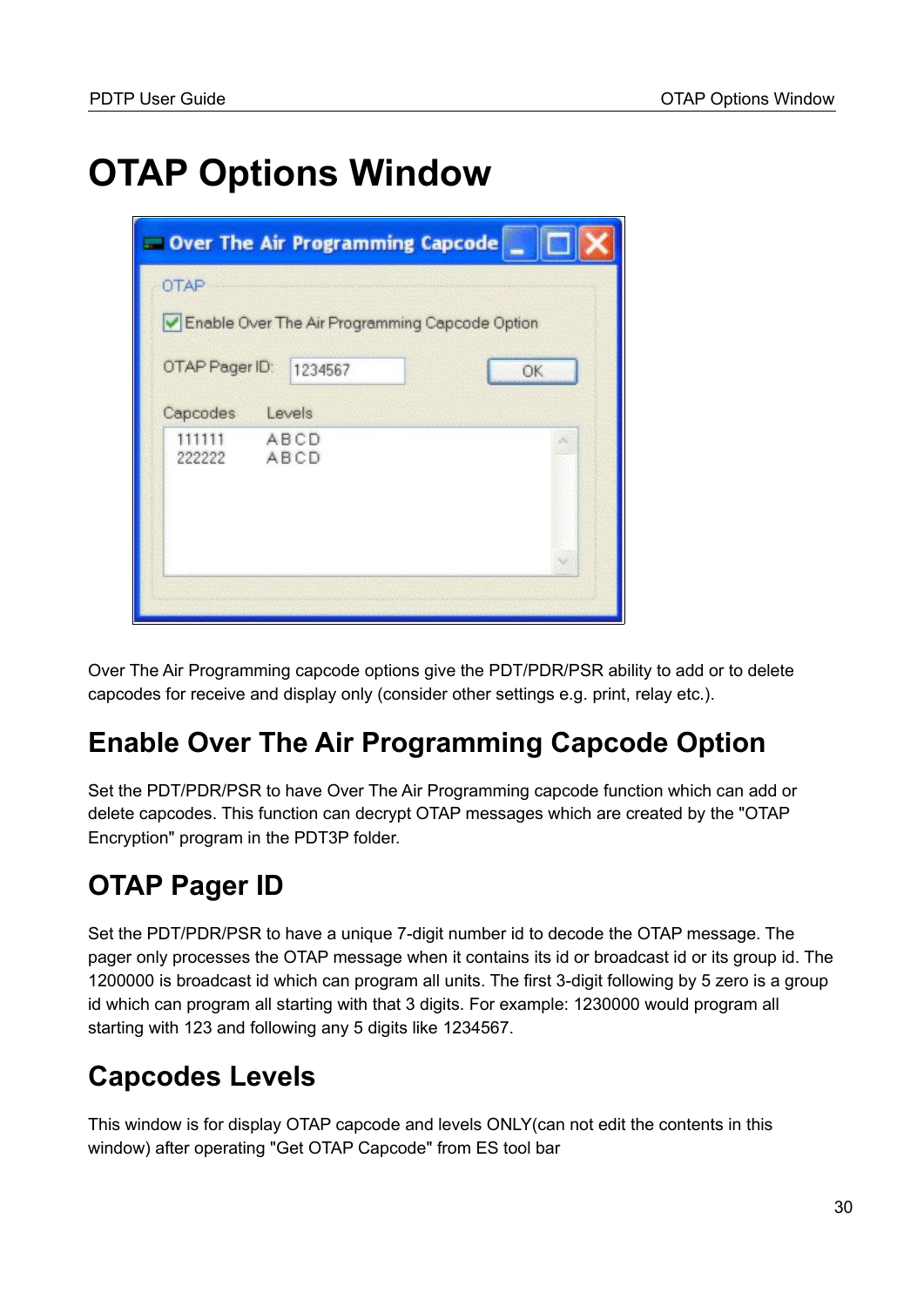# <span id="page-30-0"></span>**PDT UI Settings Window**

This window will appear in the PDT3000 templates only. It is used to set standard User Interface settings that are normally set by the user via the PDT3000 display.

| <b>PDT UI Settings</b>            |                                                          |   |     |                                        |  |  |  |  |  |
|-----------------------------------|----------------------------------------------------------|---|-----|----------------------------------------|--|--|--|--|--|
| Setup PDT User Interface Settings |                                                          |   |     |                                        |  |  |  |  |  |
|                                   | 0K<br>□ Use following settings to replace PDT UI options |   |     |                                        |  |  |  |  |  |
| Backlight Level 1                 | 18                                                       |   | ы   | Use audio alert                        |  |  |  |  |  |
| Backlight Level 2                 | 5                                                        |   |     | Beep continuously                      |  |  |  |  |  |
| <b>Contrast Level</b>             | 10                                                       |   |     | Reminder beep                          |  |  |  |  |  |
| <b>Backlight Time</b>             | 10s                                                      | ÷ | Г   | Display messages on arrival            |  |  |  |  |  |
| <b>Display Period</b>             | 30s                                                      |   |     | Backlight on when messages on arrival  |  |  |  |  |  |
| Font Size                         | Small                                                    | × | Г   | Show name before message               |  |  |  |  |  |
| <b>Scroll Lines</b>               | 1                                                        | ۳ | IV. | Show capcode before message            |  |  |  |  |  |
| Date Format                       | International                                            |   | Г   | Show number before message             |  |  |  |  |  |
| <b>Time Format</b>                | 12H                                                      |   |     | Combine duplicate messages             |  |  |  |  |  |
| Initial Alert Time                | 10 <sub>s</sub>                                          |   | IV. | Relay lockout                          |  |  |  |  |  |
| Warning Initial Alert Time        | 2s                                                       |   |     | Show time stamp                        |  |  |  |  |  |
| Watch Initial Alert Time          | 2s                                                       |   | IV. | Allow to delete all messages           |  |  |  |  |  |
| <b>Reminder Interval</b>          | 2m                                                       |   | г   | Allow to delete all read messages      |  |  |  |  |  |
| <b>Reminder Period</b>            | 15 <sub>m</sub>                                          | ż | lv. | Allow to lock messages                 |  |  |  |  |  |
| <b>Lockout Period</b>             | 30s                                                      |   | l.  | Allow to set time                      |  |  |  |  |  |
| Max Number of Messages            | 40                                                       | ÷ |     | Display maidrop instantly              |  |  |  |  |  |
| <b>Relay Lockout Start Time</b>   | 7PM                                                      |   |     | P Key for delete all messages          |  |  |  |  |  |
| Relay Lockout End Time            | 6AM                                                      |   |     | P Key for switch backlight             |  |  |  |  |  |
|                                   |                                                          |   |     | Delete messages after receiving for 24 |  |  |  |  |  |
|                                   |                                                          |   |     |                                        |  |  |  |  |  |

# <span id="page-30-2"></span>**Use the following settings**

If this box is checked the settings will be settable only from PDT3P and not from the PDT3000 user interface. (Except Backlight and contrast levels and the date and time).

# <span id="page-30-1"></span>**Settings**

| <b>Function</b>   | <b>Description</b>                                | <b>Settings</b> |
|-------------------|---------------------------------------------------|-----------------|
| Backlight Level 1 | Sets the initial display backlight level 1   1-20 |                 |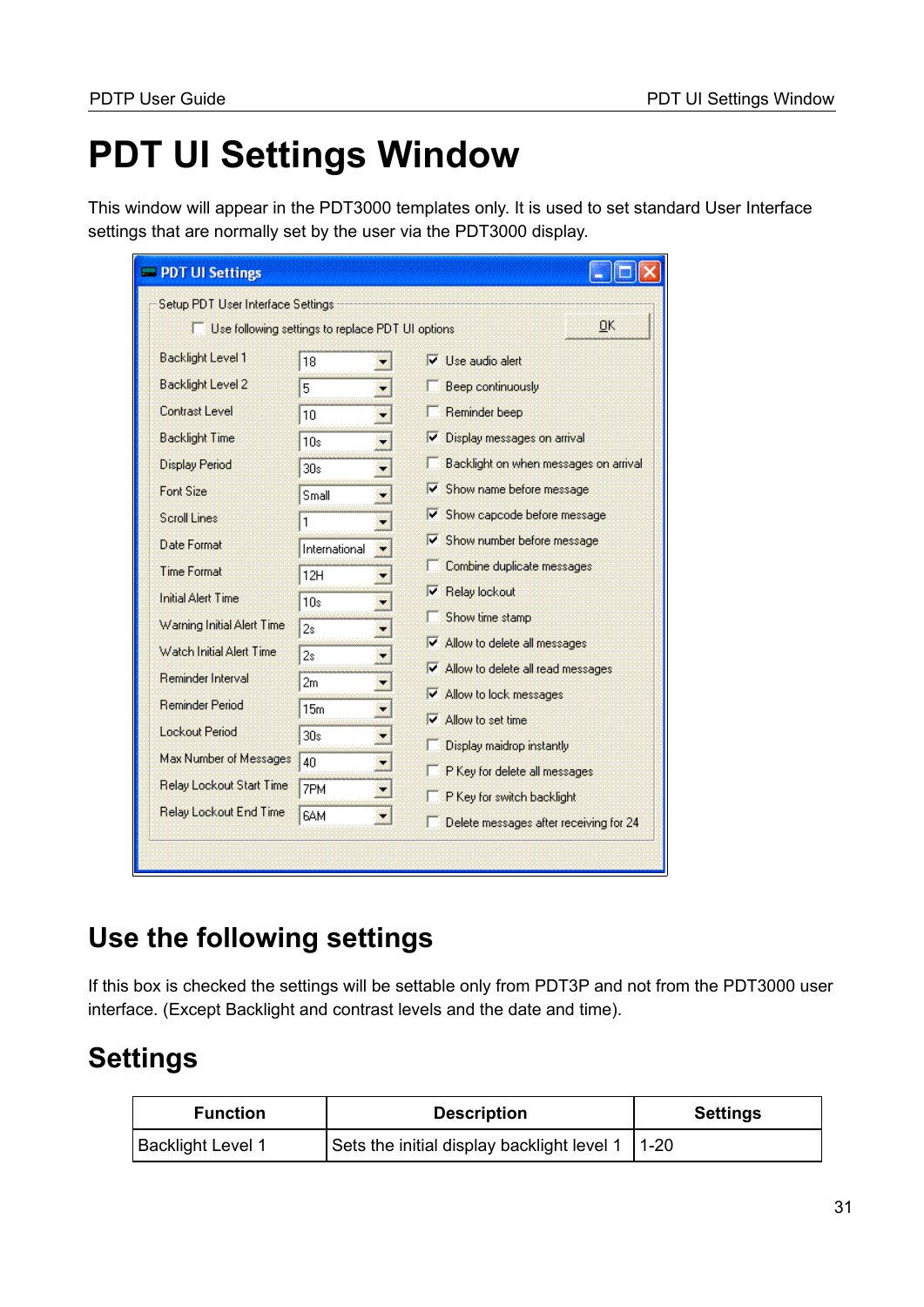| <b>Function</b>                      | <b>Description</b>                                                                                                  | <b>Settings</b>                                                                         |
|--------------------------------------|---------------------------------------------------------------------------------------------------------------------|-----------------------------------------------------------------------------------------|
| <b>Backlight Level 2</b>             | Sets the initial display backlight level 2                                                                          | $1 - 20$                                                                                |
| <b>Contrast Level</b>                | Sets the initial display contrast level                                                                             | $1 - 20$                                                                                |
| <b>Backlight Time</b>                | Set how long backlight is to remain on<br>after key press                                                           | 5s/10s/30s/1m/5m/<br>Permanent                                                          |
| <b>Display Period</b>                | Set the amount of time the message<br>will display for before reverting to main<br>screen.                          | 5s/10s/30s/1m/5m/<br>Permanent                                                          |
| <b>Font Size</b>                     | Sets the size of the message font on<br>the display. Small, medium, large                                           |                                                                                         |
| <b>Scroll Lines</b>                  | Sets the number of lines to scroll when<br>the down button is pushed when a<br>message is displayed.                | 1,3                                                                                     |
| Date Format                          | Display dates mm/dd/yy or dd/mm/yy                                                                                  | US or International                                                                     |
| <b>Time Format</b>                   | 12 or 24 hour                                                                                                       | 12 or 24                                                                                |
| <b>Initial Alert Time</b>            | How long beeper sounds on initial<br>receipt of message                                                             | 1s/5s/10s/30s/1m/ 5m                                                                    |
| <b>Warning Initial Alert</b><br>Time | How long beeper sounds on initial<br>receipt of a message on a Warning<br>capcode.                                  | 0, 1s, 2s, 3s, 4s, 5s, 10s, 3<br>0s,60s,300s                                            |
| <b>Watch Initial Alert Time</b>      | How long beeper sounds on initial<br>receipt of a message on a Watch<br>capcode.                                    | 0, 1s, 2s, 3s, 4s, 5s, 10s, 3<br>0s,60s,300s                                            |
| <b>Reminder Interval</b>             | How often the reminder beep sounds -<br>every                                                                       | 30s/1m/2m/3m/4m/5m                                                                      |
| <b>Reminder Period</b>               | How long reminder beep continues for                                                                                | 5m/10m/15m/30m/<br>Forever                                                              |
| Lockout period                       | The period during which no additional<br>activation of relays shall occur given<br>the same activation instruction. | 0, 1s, 2s, 3s, 5s, 10s, 20s,<br>30s, 1m, 2m, 3m, 5m, 10<br>m,20m,30m                    |
| Max Number of<br>Messages            | The Max number of messages can be<br>displayed on PDT screen.                                                       | 1, 2, 3, 5, 10, 15, 20, 25, 30,<br>35,40                                                |
| <b>Relay Lockout Start</b><br>Time   | The time to start locking out the relay<br>actions                                                                  | 0, 1, 2, 3, 4, 5, 6, 7, 8, 9, 10, 1<br>1, 12, 13, 14, 15, 16, 17, 18<br>,19,20,21,22,23 |
| <b>Relay Lockout End</b><br>Time     | The time to end locking out the relay<br>actions                                                                    | 0,1,2,3,4,5,6,7,8,9,10,1<br>1, 12, 13, 14, 15, 16, 17, 18<br>, 19, 20, 21, 22, 23       |
| <b>Audible Alert</b>                 | Beeper sounds on receipt of message                                                                                 | On or Off                                                                               |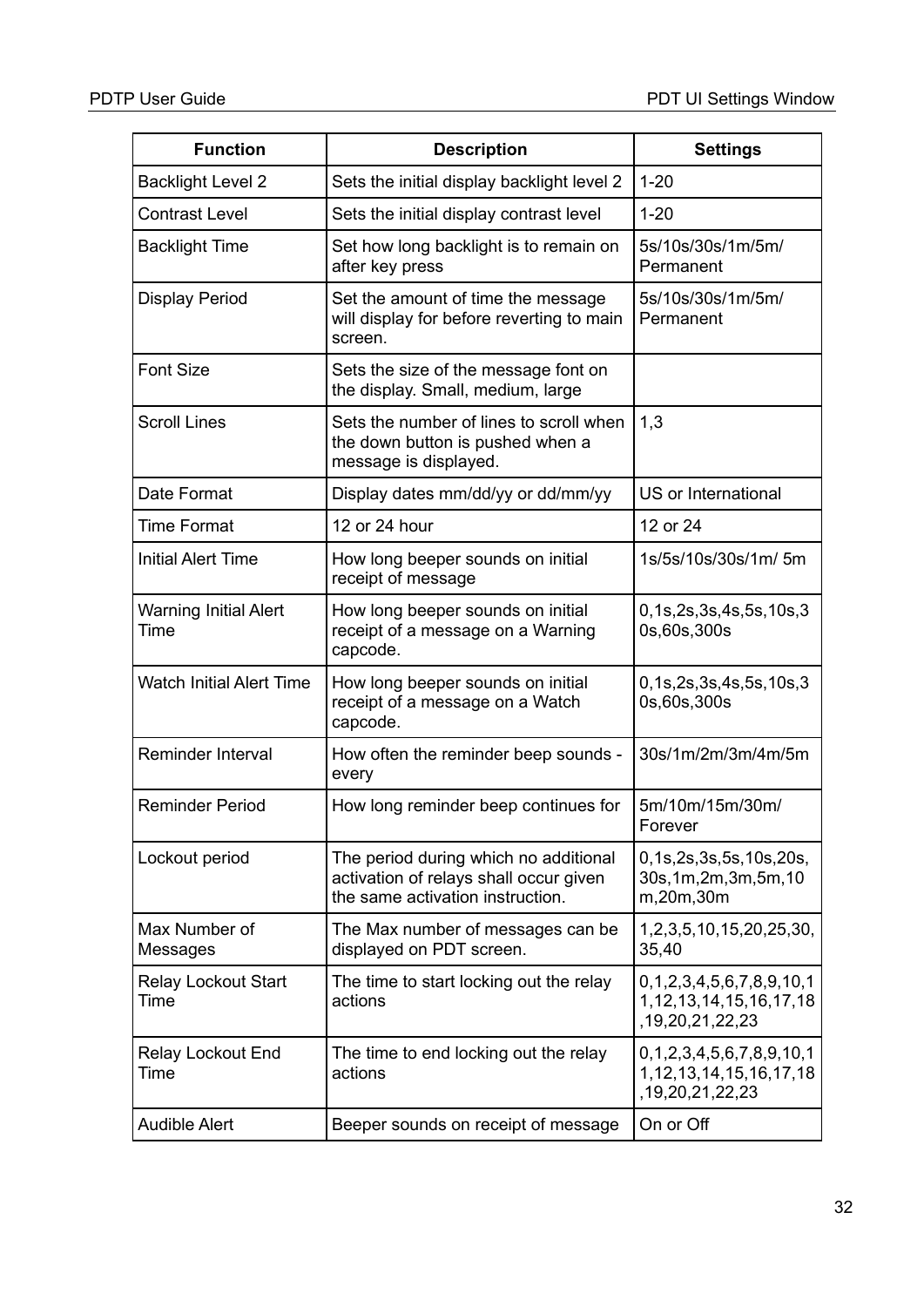| <b>Function</b>                                    | <b>Description</b>                                                                                                        | <b>Settings</b> |
|----------------------------------------------------|---------------------------------------------------------------------------------------------------------------------------|-----------------|
| <b>Beep Continuously</b>                           | Beeper sounds until message is<br>acknowledged by pressing any key                                                        | On or Off       |
| <b>Reminder Beep</b>                               | Reminder beep sounds until message<br>is read                                                                             | On or Off       |
| Display Messages on<br>Arrival                     | Display message automatically when<br>received                                                                            | On or Off       |
| <b>Backlight On When</b><br><b>Messages Arrive</b> | Turn the backlight on on receipt of a<br>message                                                                          | On or Off       |
| Show [Name] Before<br>Message                      | Display the name assigned to the cap<br>code/address at the beginning of the<br>message (set via PDT3P)                   | On or Off       |
| Show [Capcode] Before<br>Message                   | Display Capcode at the beginning of<br>the message.                                                                       | On or Off       |
| Show [Number] Before<br>Message                    | Display the slot number of the<br>message at the beginning of the<br>message (1-40)                                       | On or Off       |
| <b>Combine Duplicate</b><br>Messages               | If set to on & a message identical to a<br>previous message is received it will not<br>be displayed as a separate message | On or Off       |
| <b>Display Lines</b>                               | Set no of lines of text on display -<br>Changes Text size                                                                 | On or Off       |
| <b>Relay Lockout</b>                               | Turns the relay lockout function on or<br>off - See Lockout period above                                                  | On or Off       |
| Show Timestamp                                     | Place the date and time of receipt at<br>end of message                                                                   | On or Off       |
| Allow to delete all<br>messages                    | Turns the delete all function on                                                                                          | On or Off       |
| Allow to delete all Read<br>messages               | Turns the delete all read messages<br>function on.                                                                        | On or Off       |
| Allow to lock messages                             | Allows user to lock messages                                                                                              | On or Off       |
| Allow to set time                                  | Allows user to set time                                                                                                   | On or Off       |
| Display maildrop<br>instantly                      | Displays maildrop messages instantly                                                                                      | On or Off       |
| P key to delete all<br>messages                    | Changes P key from print to purge all -<br>same as Delete All                                                             | On or Off       |
| P key to switch<br>backlight levels                | Changes P key from print to switch two<br>backlight levels                                                                | On or Off       |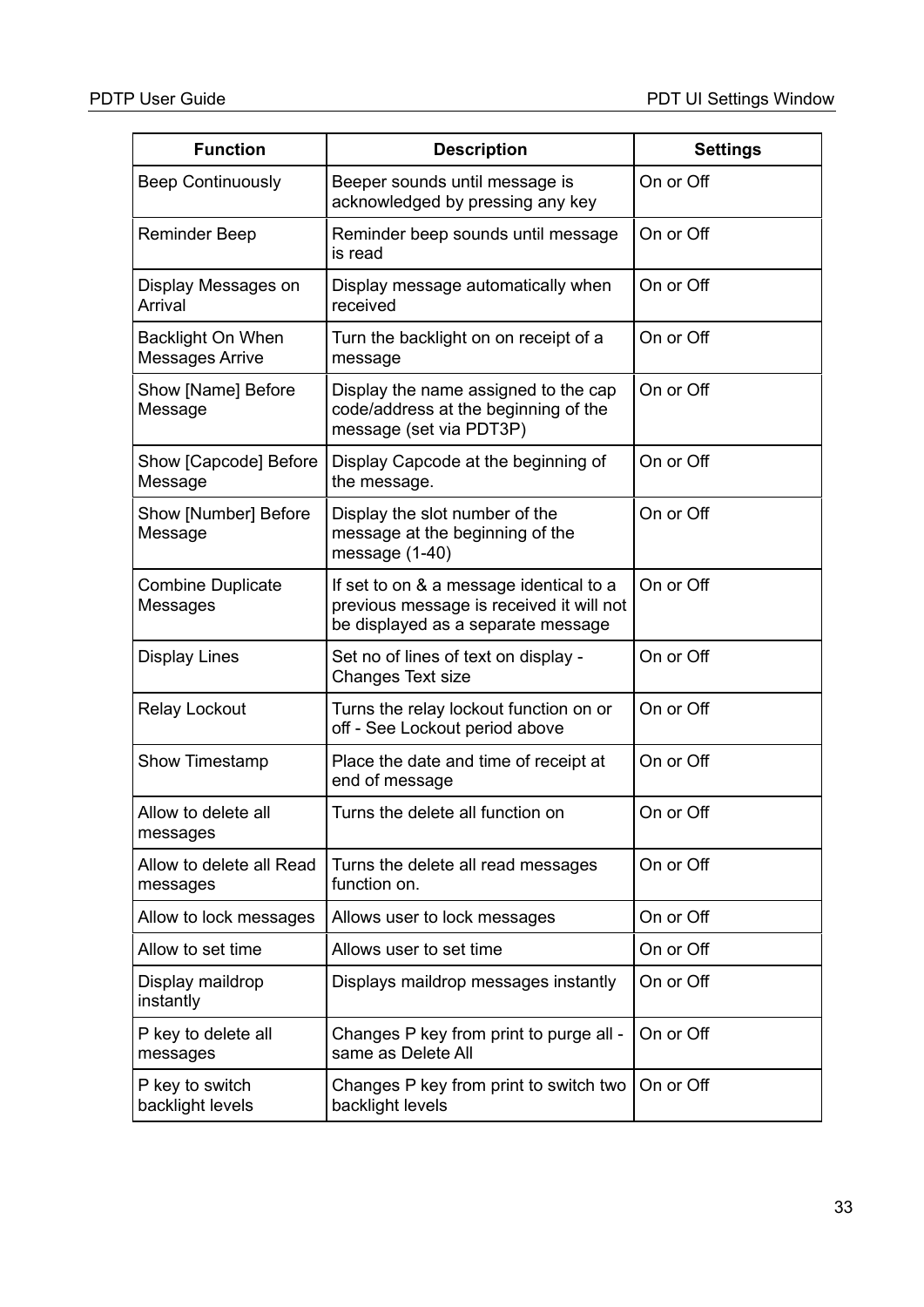# <span id="page-33-0"></span>**PDT3000 Peripherals**

This part describes how to connect a PDT3000 (or PDR/PSR) to supported peripherals.

## <span id="page-33-1"></span>**Port Pin-out**

The usable ports on the PDT3000 are as follows:

DB25: parallel/printer output.

DB9: PC/serial output 1, and various other peripherals.

RJ11: PC/serial output 2.

RJ45: These two ports have 4 relays (2 each), they are wired for normally open, and normally closed outputs.

| <b>BNC</b><br>Antenna<br>$\langle n \rangle$ |           |              |              | <b>DB25 Parallel</b><br><b>Printer Port</b><br><br>P <sub>1</sub> |                           |                         | <b>DB9 Serial</b><br><b>Data Port</b><br><br>S <sub>1</sub> |               |            | <b>RJ11</b><br>Ш<br>1.4<br>S <sub>2</sub> | <b>RJ45</b><br><b>RJ45</b><br>Power<br>(Optional)<br>8<br>٠<br>R <sub>2</sub><br>R <sub>1</sub> |
|----------------------------------------------|-----------|--------------|--------------|-------------------------------------------------------------------|---------------------------|-------------------------|-------------------------------------------------------------|---------------|------------|-------------------------------------------|-------------------------------------------------------------------------------------------------|
|                                              |           |              |              |                                                                   |                           | Pins                    |                                                             |               |            | з                                         |                                                                                                 |
|                                              | S1        | CD           | <b>RXD</b>   | <b>TXD</b>                                                        |                           | DTR GND DSR             |                                                             | <b>RTS</b>    | <b>CTS</b> | R1                                        | RJ11/45 Plugs                                                                                   |
|                                              | S2        | Gnd          |              | TXD.                                                              | <b>RXD</b>                |                         |                                                             |               |            |                                           | (mm)                                                                                            |
| Ports                                        | R1        | Rly1<br>NC.  | Rlu1<br>Com  | Plg 1<br>NO.                                                      | Pn <sub>1</sub> 2<br>NC.  | Pn <sub>12</sub><br>Com | Pm <sub>2</sub><br>NO.                                      | Alt<br>$-12v$ | Alt<br>Gnd |                                           | <b>Bottom</b>                                                                                   |
|                                              | <b>R2</b> | Rlu 3<br>NC. | Rly 3<br>Com | Rlu 3<br>NO.                                                      | $P_i$ <sub>4</sub><br>NC. | Pln 4<br>Com            | Pln 4<br>NO.                                                | Alt<br>$-12v$ | Alt<br>Gnd |                                           | Front<br>a                                                                                      |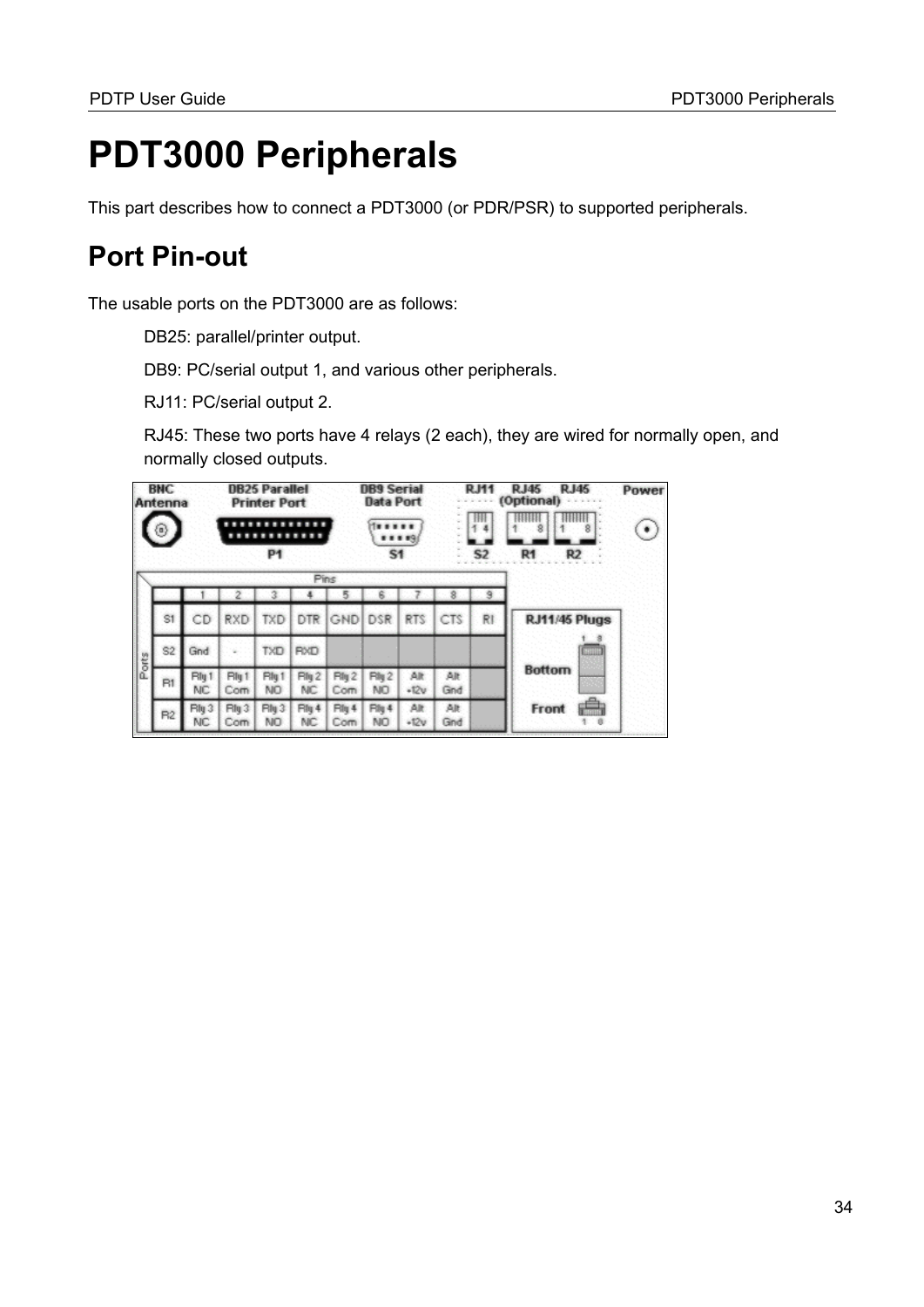## <span id="page-34-1"></span>**Serial Port2 to PC Cable**

Serial output 2 RJ11 to PC DB9 cable



## <span id="page-34-0"></span>**Salcom 11-72**

The Salcom 11-72 (or 11-78) is a NRZ FM transmitter used for pocsag paging. It can be set up from the "Serial Settings" window in the PDT3P by selecting transmitter type as "Salcom 11-72". It is connected on the PDT2000 serial output 1 (DB9).

11-72 connector(s)

DB15 pin 13 – data input 1, plug into PDT3000 DB9 pin 4 (DTR)

DB15 pin 5 – PTT, plug into PDT3000 DB9 pin 7 (RTS)

DB15 pin 1 – GND, plug into PDT3000 DB9 pin 5 (GND)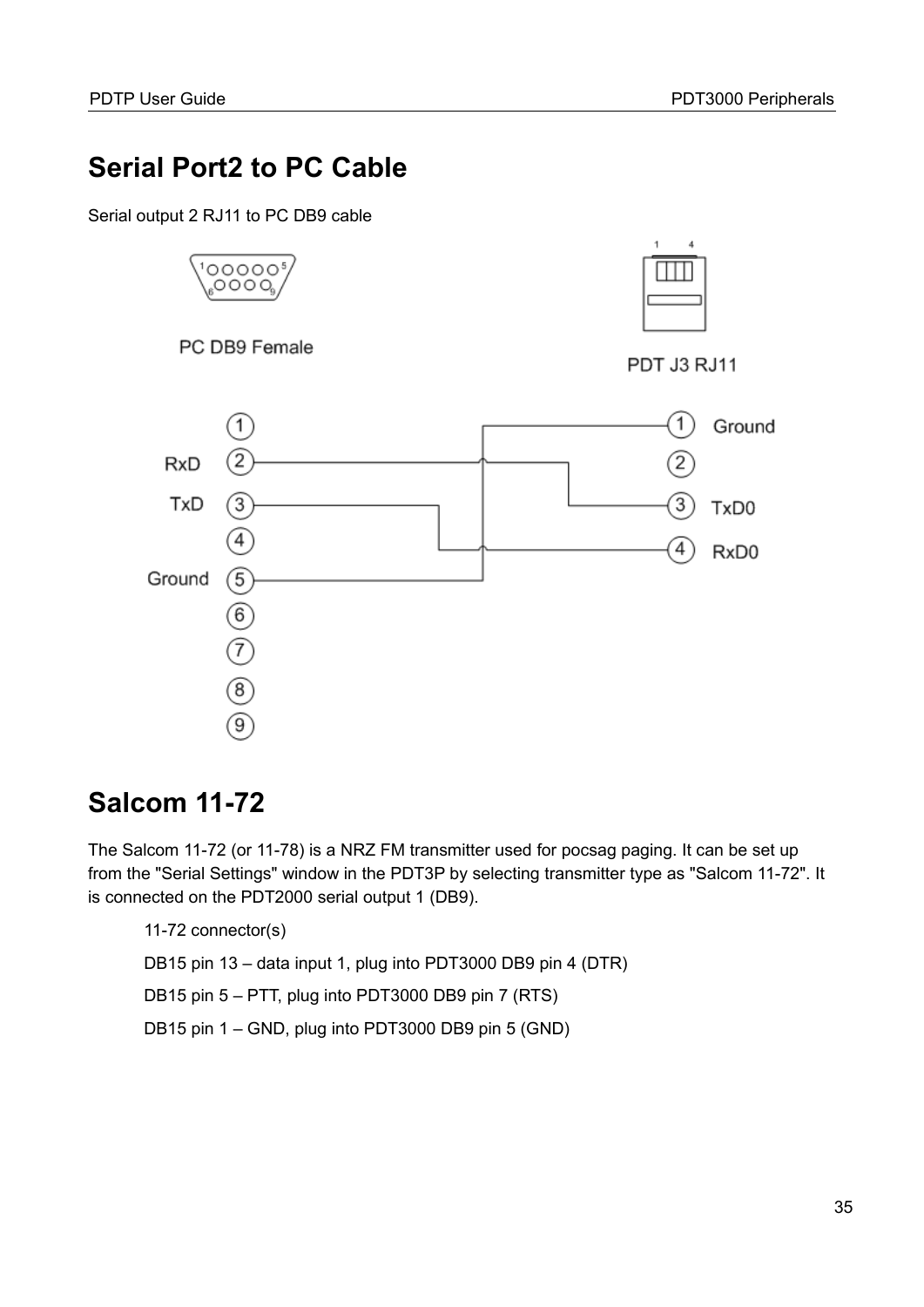# <span id="page-35-3"></span>**Salcom 11-62**

The Salcom 11-62 is a POCSAG encoder and transmitter. For new users the 11-72 is recommended as it is significantly less expensive, and the functionality (for PDT3000 users) is identical. It can be set up when by selecting "Salcom Encoder" as the serial output format and the 11-62 is connected to the serial 1 (DB9).

DB9 – DB9, via a straight through cable.

Pin  $2 - \pi$ Pin  $3 - \pi$  3 Pin  $5 - pin 5$ 

All other pins not used.

# <span id="page-35-2"></span>**Tait T800**

The Tait T800 is a larger NRZ FM transmitter used for pocsag paging. It is connected to the PDT3000 DB25 and is set up by selecting transmitter type as "Tait T800" on the "Serial Settings" window.

PDT3000 DB25 pin 1 data out

PDT3000 DB25 pin 16 PTT

PDT3000 DB25 pin 18-25 Ground

## <span id="page-35-1"></span>**Maxon SD-125**

The Maxon SD-125 is a NRZ FM transmitter used for pocsag paging. This device is connected with PDT3000 DB25 (parallel port) and can be set up by selecting transmitter type as "Maxon SD-125" in the "Serial Settings" window.

| PDT3000 DB25 | <b>SD-125 DB9</b> |
|--------------|-------------------|
| Pin1(Tx)     | pin1 or pin9(Tx)  |
| Pin16(PTT)   | pin3(PTT)         |
| Pin15(CD)    | pin6(CD)          |
| Pin25(G)     | pin4(G)           |
| Power        | pin5(+12V)        |

# <span id="page-35-0"></span>**Apollo TX-125**

The Apollo TX-125 is a NRZ FM transmitter used for POCSAG paging. This device is connected with PDT3000 DB25 and can be set up by selecting transmitter type as "TX-125" on the "Serial Settings" window. Printer type must not be "parallel" in Printer settings of PDT3P.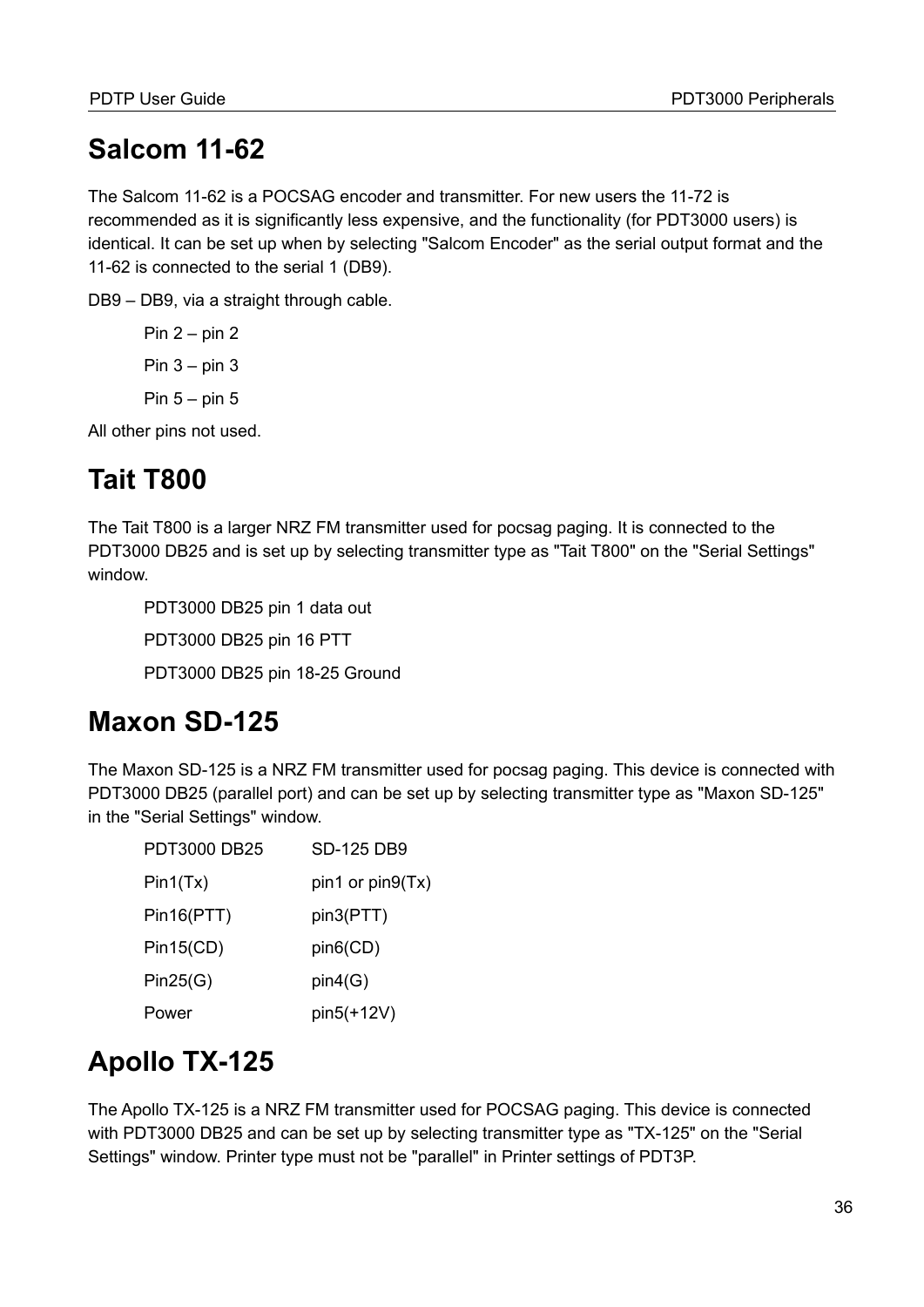| PDT/PDR DB25 to TX-125 DB9 |                      |  |  |  |  |
|----------------------------|----------------------|--|--|--|--|
| (DB25 Male)                | (DB9 Male)           |  |  |  |  |
| Pin1(Tx)                   | pin7(Digital Mod In) |  |  |  |  |
| Pin16(PTT)                 | pin1(PTT)            |  |  |  |  |
| Pin15(CD)                  | pin6(CD)             |  |  |  |  |
| Pin25(G)                   | pin5(Grd)            |  |  |  |  |

# <span id="page-36-1"></span>**TXF-2000U**

The Apollo TX-125 is a low powered NRZ FM transmitter used for POCSAG paging. This device is connected with PDT3000 DB25 and can be set up by selecting transmitter type as "TXF-2000U" on the "Serial Settings" window. Printer type must not be "parallel" in Printer settings of PDT3P.

PDT/PDR DB25 to TXF-2000U Connector

| (DB25 Male) | (4-Pin Connector) |
|-------------|-------------------|
| Pin1(Tx)    | pin1(Data)        |
| Pin16(PTT)  | pin4(PTT)         |
| Pin25(G)    | pin2(Grd)         |
| Power 9~12V | pin3(VCC)         |

### <span id="page-36-0"></span>**PSR3000 with Transmitters**

The configuration for PSR to connect with transmitters(PSR3000 schematic V605 and PDTP4.3)

| <b>PSR3000 J2</b> | <b>Transmitters</b>                   |
|-------------------|---------------------------------------|
| Pin1(Ground)      | Ground                                |
| Pin5(OUT1)        | <b>PTT</b>                            |
| Pin7(OUT2)        | Tx data                               |
| Pin4(IO3)         | Channel Detect(ONLY for Maxon SD-125) |

Notes:

- 1. Pull-up resistors( 3k~10k) must be connected for PTT and Tx data pins(by request: from 5V pin2 to pin5 PTT and to pin7 Tx data).
- 2. A pull-down resistor must be connected for Maxon SD-125 CD pin(from pin4 IO3 CD to pin1 ground)
- 3. When PSR uses transmitters, it can not use relays
- 4. Old ROM(version number is below 4.3) used different PTT, Tx data and CD pins. The PTT was on OUT3(p4d6), Tx data was on p4d7 and CD was on IO1(p5d1)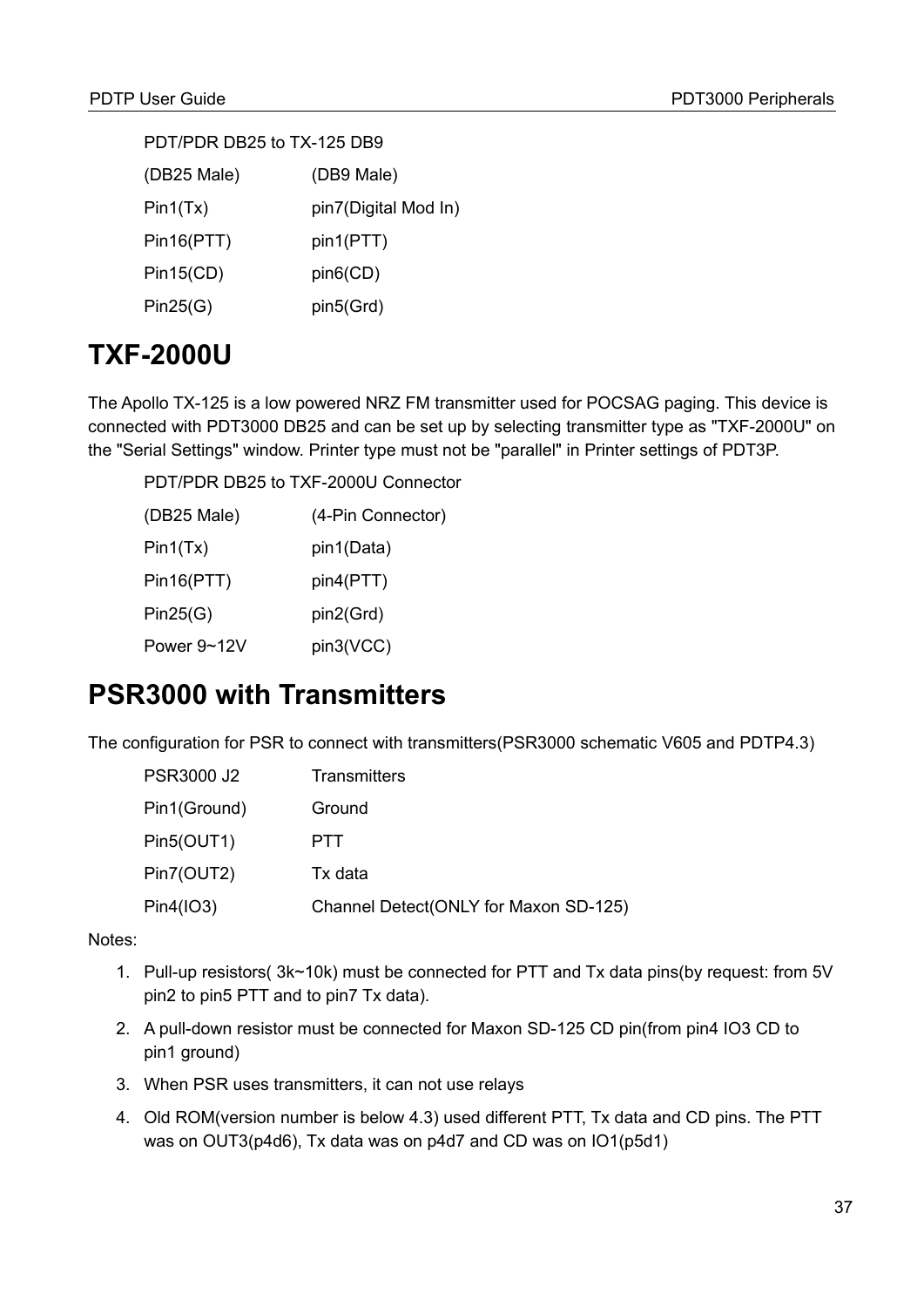## <span id="page-37-0"></span>**Alarm Inputs**

The parallel port (DB25) may be used for monitoring alarm inputs, use the following configuration.

| <b>PDT3000 DB25</b> | Input Pins in PDT3P                   |
|---------------------|---------------------------------------|
| Pin25(Ground)       | <b>Signal Ground</b>                  |
| Pin2(Input1)        | Logic Input 1                         |
| Pin3(Input2)        | Logic Input 2                         |
| Pin4(Input3)        | Logic Input 3                         |
| Pin5(Input4)        | Logic Input 4                         |
| Pin6(Input5)        | Logic Input 5                         |
| Pin7(Input6)        | Logic Input 6                         |
| Pin8(Input7)        | Logic Input 7                         |
| Pin9(Input8)        | Logic Input 8                         |
| Pin10(Input9)       | Logic Input 9                         |
| Pin11(Input10)      | Logic Input 10                        |
| Pin12(Input11)      | Logic Input 11                        |
| Pin13(Input12)      | Logic Input 12                        |
| Pin14(VCC)          | 5VDC supply (needs to be factory set) |

PSR may be used for monitoring alarm inputs, use the following configuration (for PSR3000 schematic V605 and PDTP4.3).

| <b>PSR3000 J2</b> | Input Pins in PDT3P |
|-------------------|---------------------|
| Pin1(Ground)      | Signal Ground       |
| Pin8(IO1)         | Logic Input 1       |
| Pin6(IO2)         | Logic Input 2       |

The signal is considered high when it is above +3.15v, and low when it's below +1.35v. For detailed specification on the tolerance of the input please look up the MC74HC245A converter IC manual. PDT/PDR DB25 Pins 10 to 13 have pull down resistors fitted as standard, the remainder need to have pull down resistors added (by request) if the unit is to be used for alarm monitoring. PSR J2 IO1 and IO2 do not have pull down resistors, the remainder need to have pull down resistors added (by request).